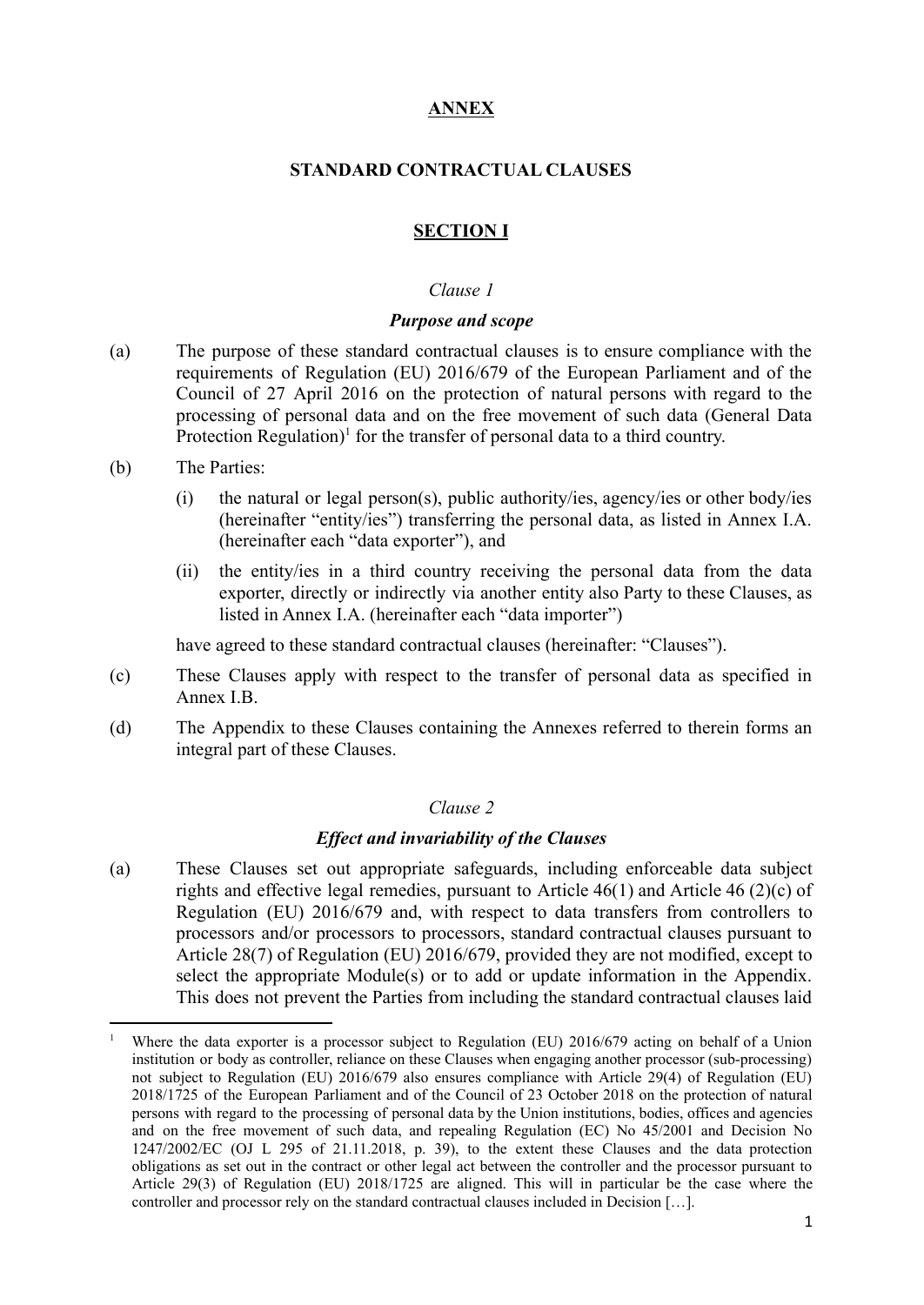down in these Clauses in a wider contract and/or to add other clauses or additional safeguards, provided that they do not contradict, directly or indirectly, these Clauses or prejudice the fundamental rights or freedoms of data subjects.

(b) These Clauses are without prejudice to obligations to which the data exporter is subject by virtue of Regulation (EU) 2016/679.

### *Clause 3*

#### *Third-party beneficiaries*

- (a) Data subjects may invoke and enforce these Clauses, as third-party beneficiaries, against the data exporter and/or data importer, with the following exceptions:
	- (i) Clause 1, Clause 2, Clause 3, Clause 6, Clause 7;
	- (ii) Clause 8 Module One: Clause 8.5 (e) and Clause 8.9(b); Module Two: Clause 8.1(b), 8.9(a), (c), (d) and (e); Module Three: Clause 8.1(a), (c) and (d) and Clause 8.9(a), (c), (d), (e), (f) and (g); Module Four: Clause 8.1 (b) and Clause 8.3(b);
	- (iii) Clause 9 Module Two: Clause  $9(a)$ , (c), (d) and (e); Module Three: Clause  $9(a)$ , (c), (d) and (e);
	- (iv) Clause 12 Module One: Clause 12(a) and (d); Modules Two and Three: Clause  $12(a)$ , (d) and (f);
	- (v) Clause 13;
	- (vi) Clause  $15.1(c)$ , (d) and (e);
	- (vii) Clause  $16(e)$ ;
	- (viii) Clause 18 Modules One, Two and Three: Clause 18(a) and (b); Module Four: Clause 18.
- (b) Paragraph (a) is without prejudice to rights of data subjects under Regulation (EU) 2016/679.

#### *Clause 4*

#### *Interpretation*

- (a) Where these Clauses use terms that are defined in Regulation (EU) 2016/679, those terms shall have the same meaning as in that Regulation.
- (b) These Clauses shall be read and interpreted in the light of the provisions of Regulation (EU) 2016/679.
- (c) These Clauses shall not be interpreted in a way that conflicts with rights and obligations provided for in Regulation (EU) 2016/679.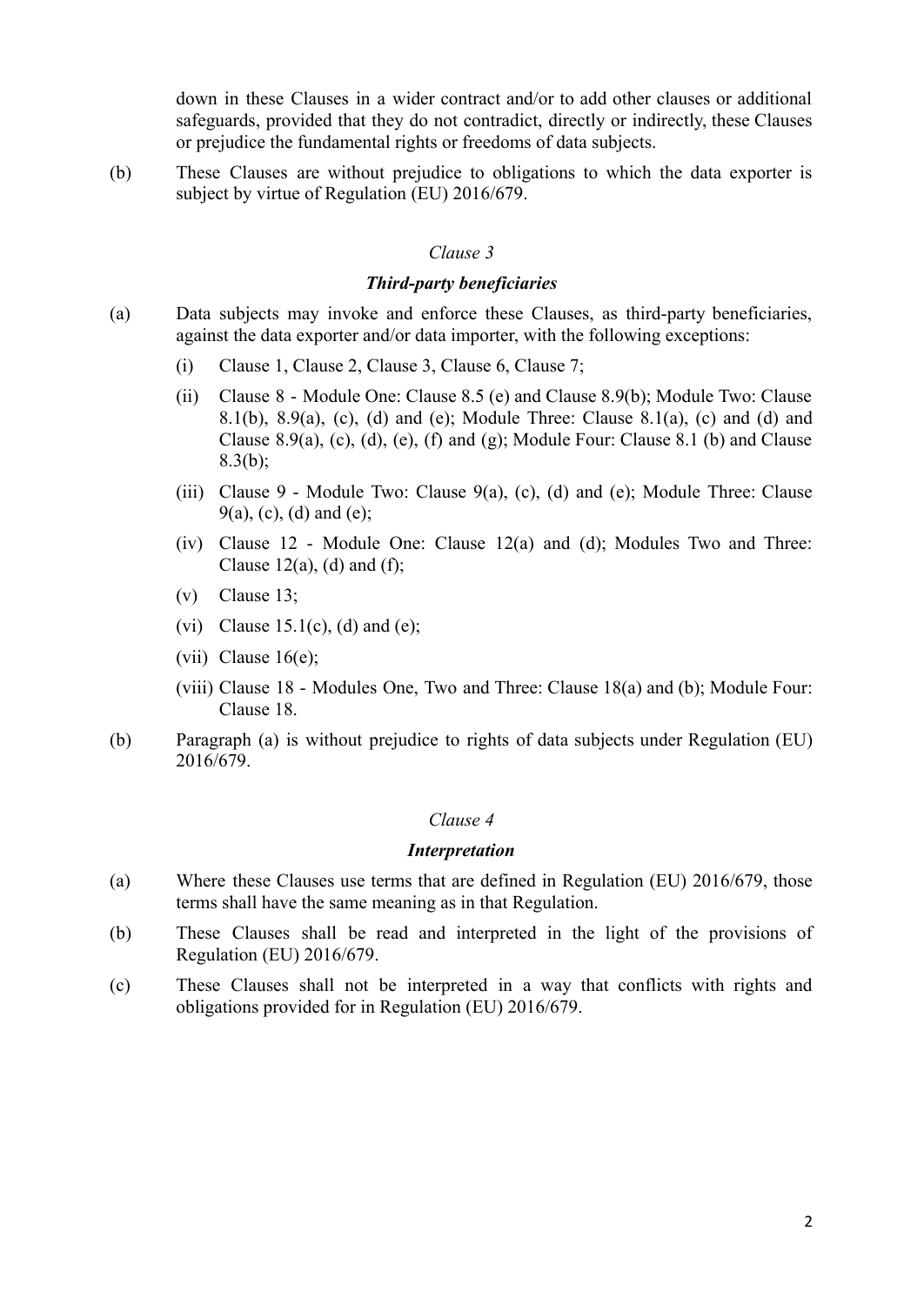### *Clause 5*

### *Hierarchy*

In the event of a contradiction between these Clauses and the provisions of related agreements between the Parties, existing at the time these Clauses are agreed or entered into thereafter, these Clauses shall prevail.

### *Clause 6*

### *Description of the transfer(s)*

The details of the transfer(s), and in particular the categories of personal data that are transferred and the purpose(s) for which they are transferred, are specified in Annex I.B.

# *Clause 7 - Optional*

### *Docking clause*

- (a) An entity that is not a Party to these Clauses may, with the agreement of the Parties, accede to these Clauses at any time, either as a data exporter or as a data importer, by completing the Appendix and signing Annex I.A.
- (b) Once it has completed the Appendix and signed Annex I.A, the acceding entity shall become a Party to these Clauses and have the rights and obligations of a data exporter or data importer in accordance with its designation in Annex I.A.
- (c) The acceding entity shall have no rights or obligations arising under these Clauses from the period prior to becoming a Party.

# **SECTION II – OBLIGATIONS OF THE PARTIES**

# *Clause 8*

#### *Data protection safeguards*

The data exporter warrants that it has used reasonable efforts to determine that the data importer is able, through the implementation of appropriate technical and organisational measures, to satisfy its obligations under these Clauses.

#### **MODULE TWO: Transfer controller to processor**

#### **8.1 Instructions**

- (a) The data importer shall process the personal data only on documented instructions from the data exporter. The data exporter may give such instructions throughout the duration of the contract.
- (b) The data importer shall immediately inform the data exporter if it is unable to follow those instructions.

#### **8.2 Purpose limitation**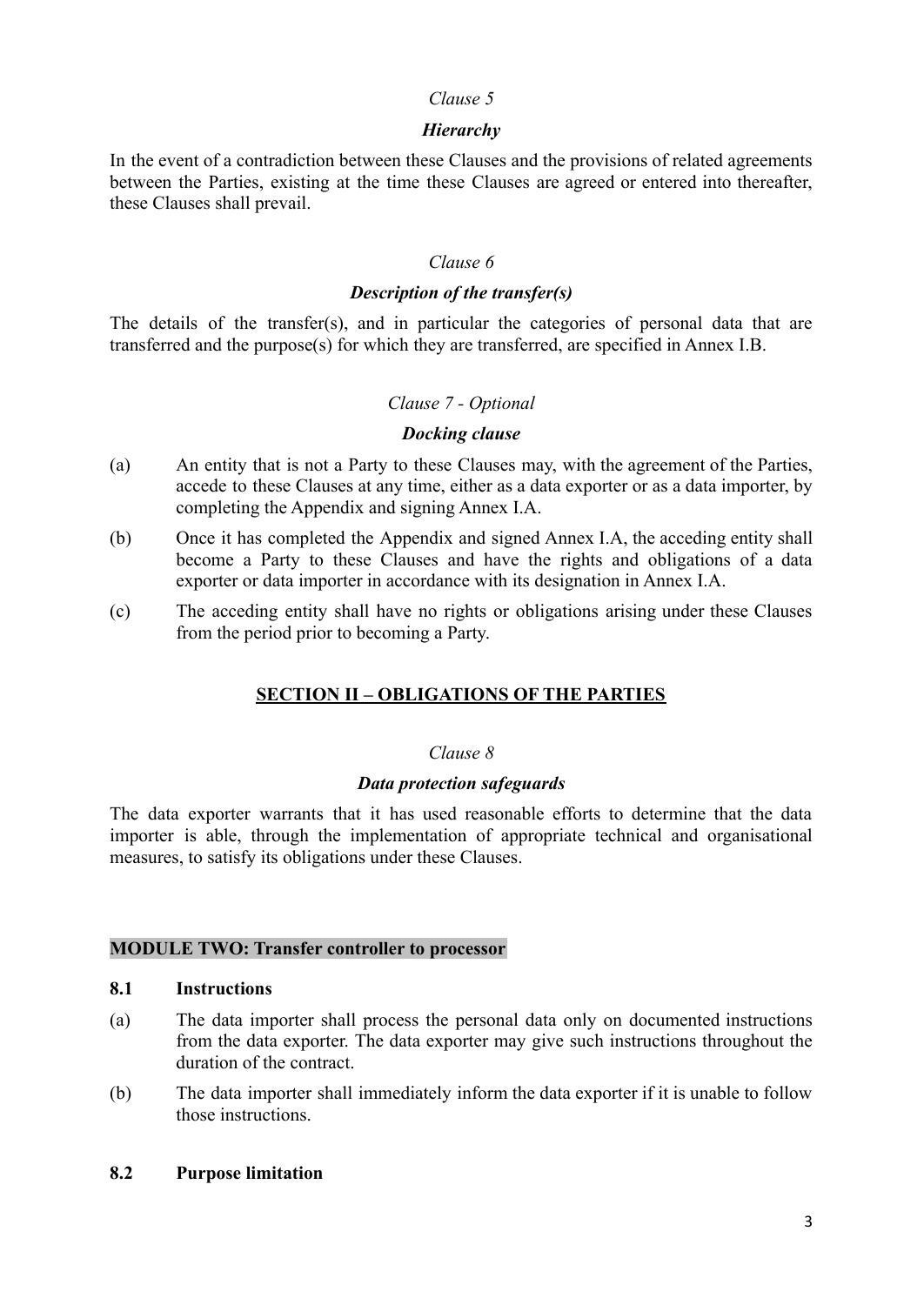The data importer shall process the personal data only for the specific purpose(s) of the transfer, as set out in Annex I.B, unless on further instructions from the data exporter.

# **8.3 Transparency**

On request, the data exporter shall make a copy of these Clauses, including the Appendix as completed by the Parties, available to the data subject free of charge. To the extent necessary to protect business secrets or other confidential information, including the measures described in Annex II and personal data, the data exporter may redact part of the text of the Appendix to these Clauses prior to sharing a copy, but shall provide a meaningful summary where the data subject would otherwise not be able to understand the its content or exercise his/her rights. On request, the Parties shall provide the data subject with the reasons for the redactions, to the extent possible without revealing the redacted information. This Clause is without prejudice to the obligations of the data exporter under Articles 13 and 14 of Regulation (EU) 2016/679.

# **8.4 Accuracy**

If the data importer becomes aware that the personal data it has received is inaccurate, or has become outdated, it shall inform the data exporter without undue delay. In this case, the data importer shall cooperate with the data exporter to erase or rectify the data.

# **8.5 Duration of processing and erasure or return of data**

Processing by the data importer shall only take place for the duration specified in Annex I.B. After the end of the provision of the processing services, the data importer shall, at the choice of the data exporter, delete all personal data processed on behalf of the data exporter and certify to the data exporter that it has done so, or return to the data exporter all personal data processed on its behalf and delete existing copies. Until the data is deleted or returned, the data importer shall continue to ensure compliance with these Clauses. In case of local laws applicable to the data importer that prohibit return or deletion of the personal data, the data importer warrants that it will continue to ensure compliance with these Clauses and will only process it to the extent and for as long as required under that local law. This is without prejudice to Clause 14, in particular the requirement for the data importer under Clause 14(e) to notify the data exporter throughout the duration of the contract if it has reason to believe that it is or has become subject to laws or practices not in line with the requirements under Clause 14(a).

# **8.6 Security of processing**

(a) The data importer and, during transmission, also the data exporter shall implement appropriate technical and organisational measures to ensure the security of the data, including protection against a breach of security leading to accidental or unlawful destruction, loss, alteration, unauthorised disclosure or access to that data (hereinafter "personal data breach"). In assessing the appropriate level of security, the Parties shall take due account of the state of the art, the costs of implementation, the nature, scope, context and purpose(s) of processing and the risks involved in the processing for the data subjects. The Parties shall in particular consider having recourse to encryption or pseudonymisation, including during transmission, where the purpose of processing can be fulfilled in that manner. In case of pseudonymisation, the additional information for attributing the personal data to a specific data subject shall, where possible, remain under the exclusive control of the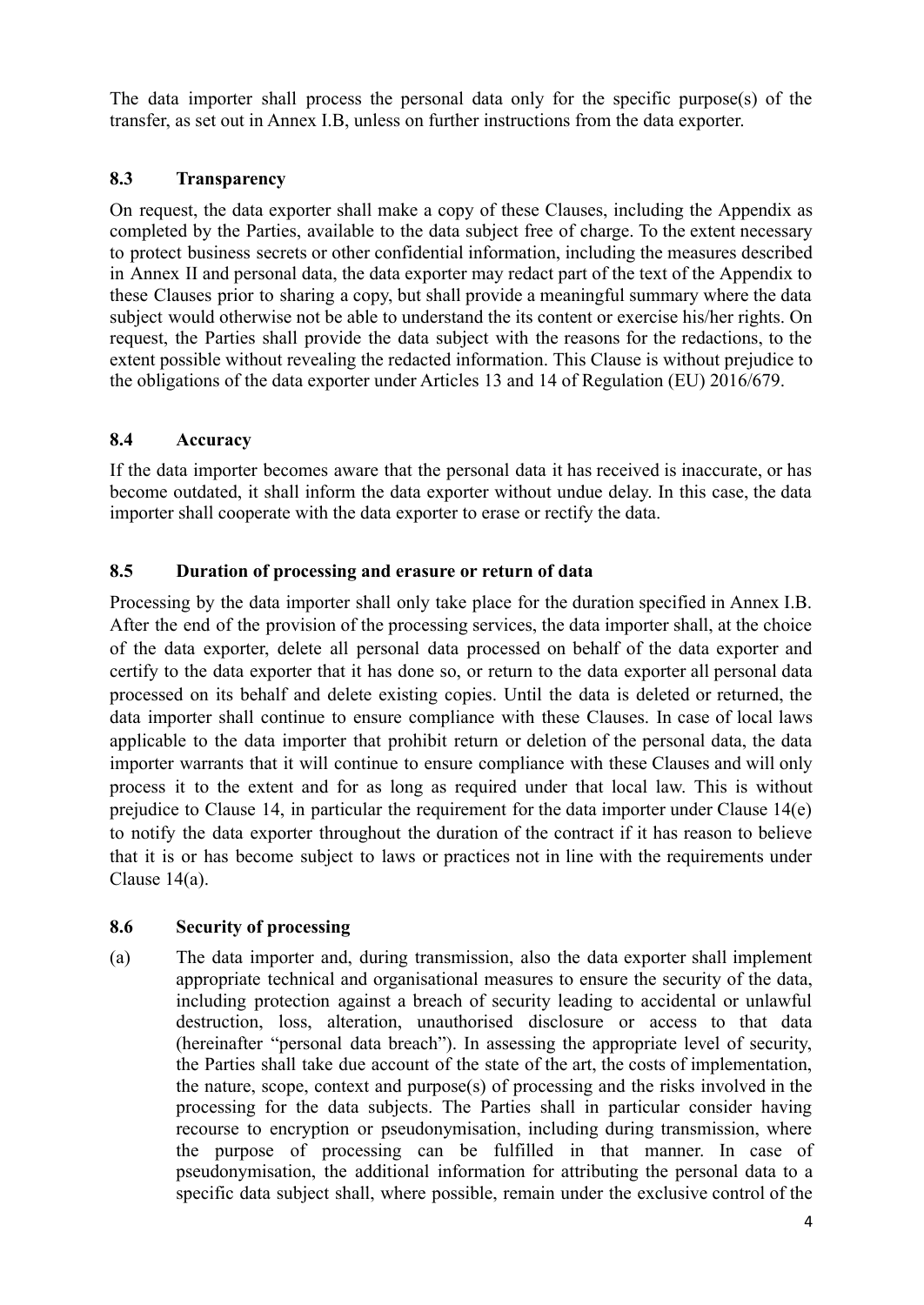data exporter. In complying with its obligations under this paragraph, the data importer shall at least implement the technical and organisational measures specified in Annex II. The data importer shall carry out regular checks to ensure that these measures continue to provide an appropriate level of security.

- (b) The data importer shall grant access to the personal data to members of its personnel only to the extent strictly necessary for the implementation, management and monitoring of the contract. It shall ensure that persons authorised to process the personal data have committed themselves to confidentiality or are under an appropriate statutory obligation of confidentiality.
- (c) In the event of a personal data breach concerning personal data processed by the data importer under these Clauses, the data importer shall take appropriate measures to address the breach, including measures to mitigate its adverse effects. The data importer shall also notify the data exporter without undue delay after having become aware of the breach. Such notification shall contain the details of a contact point where more information can be obtained, a description of the nature of the breach (including, where possible, categories and approximate number of data subjects and personal data records concerned), its likely consequences and the measures taken or proposed to address the breach including, where appropriate, measures to mitigate its possible adverse effects. Where, and in so far as, it is not possible to provide all information at the same time, the initial notification shall contain the information then available and further information shall, as it becomes available, subsequently be provided without undue delay.
- (d) The data importer shall cooperate with and assist the data exporter to enable the data exporter to comply with its obligations under Regulation (EU) 2016/679, in particular to notify the competent supervisory authority and the affected data subjects, taking into account the nature of processing and the information available to the data importer.

# **8.7 Sensitive data**

Where the transfer involves personal data revealing racial or ethnic origin, political opinions, religious or philosophical beliefs, or trade union membership, genetic data, or biometric data for the purpose of uniquely identifying a natural person, data concerning health or a person's sex life or sexual orientation, or data relating to criminal convictions and offences (hereinafter "sensitive data"), the data importer shall apply the specific restrictions and/or additional safeguards described in Annex I.B.

# **8.8 Onward transfers**

The data importer shall only disclose the personal data to a third party on documented instructions from the data exporter. In addition, the data may only be disclosed to a third party located outside the European Union<sup>2</sup> (in the same country as the data importer or in another third country, hereinafter "onward transfer") if the third party is or agrees to be bound by these Clauses, under the appropriate Module, or if:

<sup>2</sup> The Agreement on the European Economic Area (EEA Agreement) provides for the extension of the European Union's internal market to the three EEA States Iceland, Liechtenstein and Norway. The Union data protection legislation, including Regulation (EU) 2016/679, is covered by the EEA Agreement and has been incorporated into Annex XI thereto. Therefore, any disclosure by the data importer to a third party located in the EEA does not qualify as an onward transfer for the purpose of these Clauses.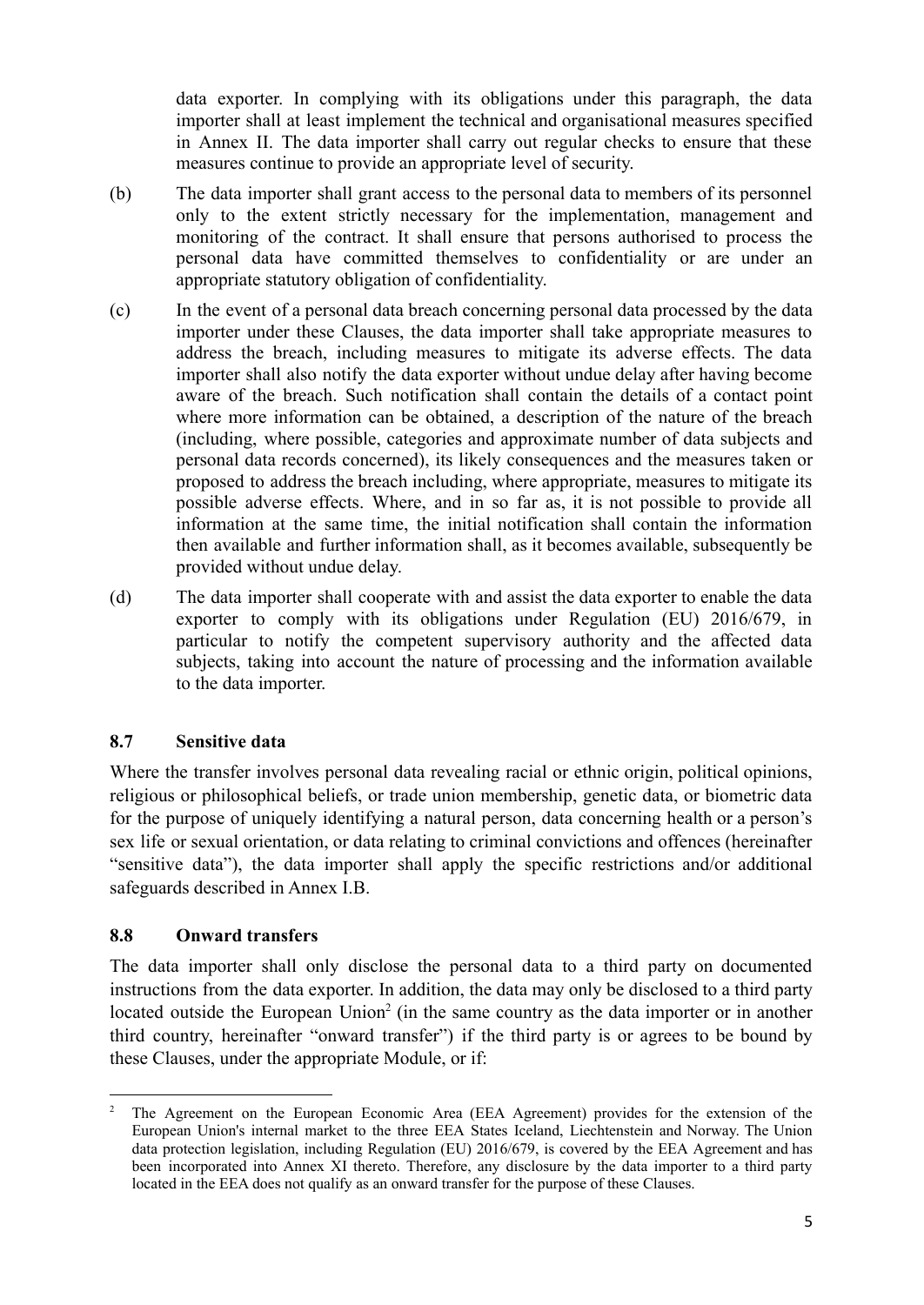- (i) the onward transfer is to a country benefiting from an adequacy decision pursuant to Article 45 of Regulation (EU) 2016/679 that covers the onward transfer;
- (ii) the third party otherwise ensures appropriate safeguards pursuant to Articles 46 or 47 Regulation of (EU) 2016/679 with respect to the processing in question;
- (iii) the onward transfer is necessary for the establishment, exercise or defence of legal claims in the context of specific administrative, regulatory or judicial proceedings; or
- (iv) the onward transfer is necessary in order to protect the vital interests of the data subject or of another natural person.

Any onward transfer is subject to compliance by the data importer with all the other safeguards under these Clauses, in particular purpose limitation.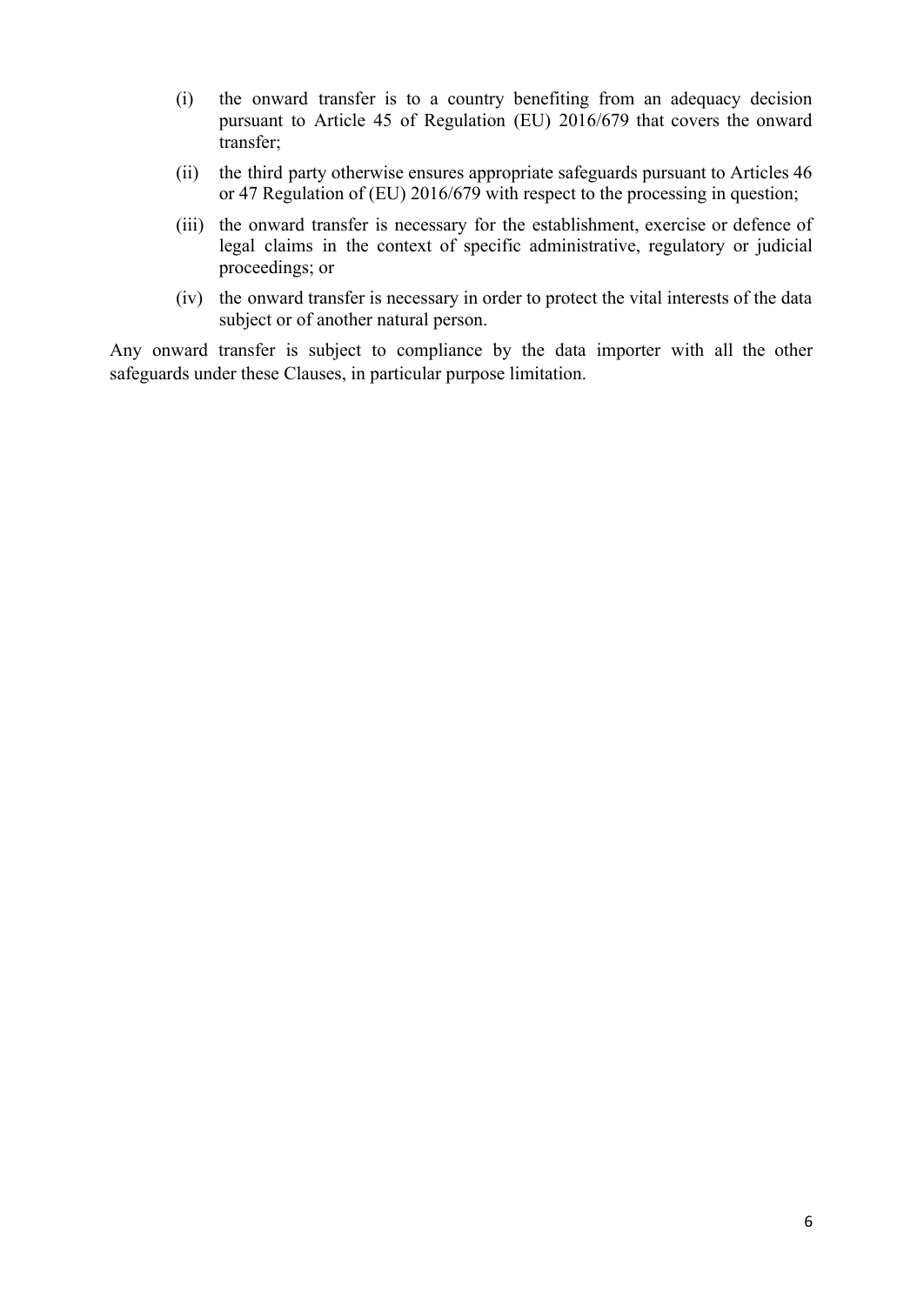### **8.9 Documentation and compliance**

- (a) The data importer shall promptly and adequately deal with enquiries from the data exporter that relate to the processing under these Clauses.
- (b) The Parties shall be able to demonstrate compliance with these Clauses. In particular, the data importer shall keep appropriate documentation on the processing activities carried out on behalf of the data exporter.
- (c) The data importer shall make available to the data exporter all information necessary to demonstrate compliance with the obligations set out in these Clauses and at the data exporter's request, allow for and contribute to audits of the processing activities covered by these Clauses, at reasonable intervals or if there are indications of non-compliance. In deciding on a review or audit, the data exporter may take into account relevant certifications held by the data importer.
- (d) The data exporter may choose to conduct the audit by itself or mandate an independent auditor. Audits may include inspections at the premises or physical facilities of the data importer and shall, where appropriate, be carried out with reasonable notice.
- (e) The Parties shall make the information referred to in paragraphs (b) and (c), including the results of any audits, available to the competent supervisory authority on request.

# **MODULE THREE: Transfer processor to processor**

### **8.1 Instructions**

- (a) The data exporter has informed the data importer that it acts as processor under the instructions of its controller(s), which the data exporter shall make available to the data importer prior to processing.
- (b) The data importer shall process the personal data only on documented instructions from the controller, as communicated to the data importer by the data exporter, and any additional documented instructions from the data exporter. Such additional instructions shall not conflict with the instructions from the controller. The controller or data exporter may give further documented instructions regarding the data processing throughout the duration of the contract.
- (c) The data importer shall immediately inform the data exporter if it is unable to follow those instructions. Where the data importer is unable to follow the instructions from the controller, the data exporter shall immediately notify the controller.
- (d) The data exporter warrants that it has imposed the same data protection obligations on the data importer as set out in the contract or other legal act under Union or Member State law between the controller and the data exporter<sup>3</sup>.

<sup>&</sup>lt;sup>3</sup> See Article 28(4) of Regulation (EU) 2016/679 and, where the controller is an EU institution or body. Article 29(4) of Regulation (EU) 2018/1725.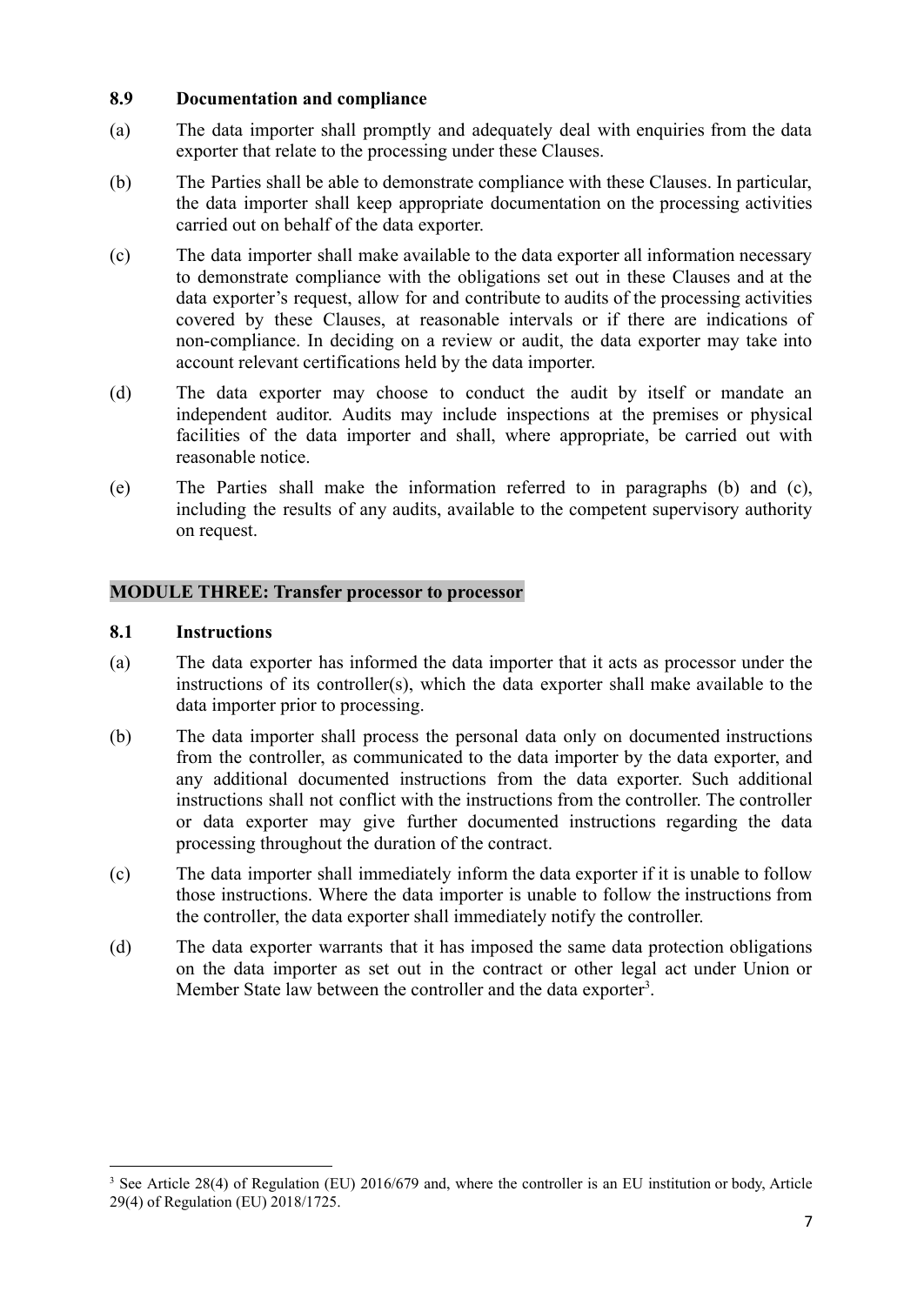# **8.2 Purpose limitation**

The data importer shall process the personal data only for the specific purpose(s) of the transfer, as set out in Annex I.B., unless on further instructions from the controller, as communicated to the data importer by the data exporter, or from the data exporter.

# **8.3 Transparency**

On request, the data exporter shall make a copy of these Clauses, including the Appendix as completed by the Parties, available to the data subject free of charge. To the extent necessary to protect business secrets or other confidential information, including personal data, the data exporter may redact part of the text of the Appendix prior to sharing a copy, but shall provide a meaningful summary where the data subject would otherwise not be able to understand its content or exercise his/her rights. On request, the Parties shall provide the data subject with the reasons for the redactions, to the extent possible without revealing the redacted information.

# **8.4 Accuracy**

If the data importer becomes aware that the personal data it has received is inaccurate, or has become outdated, it shall inform the data exporter without undue delay. In this case, the data importer shall cooperate with the data exporter to rectify or erase the data.

# **8.5 Duration of processing and erasure or return of data**

Processing by the data importer shall only take place for the duration specified in Annex I.B. After the end of the provision of the processing services, the data importer shall, at the choice of the data exporter, delete all personal data processed on behalf of the controller and certify to the data exporter that it has done so, or return to the data exporter all personal data processed on its behalf and delete existing copies. Until the data is deleted or returned, the data importer shall continue to ensure compliance with these Clauses. In case of local laws applicable to the data importer that prohibit return or deletion of the personal data, the data importer warrants that it will continue to ensure compliance with these Clauses and will only process it to the extent and for as long as required under that local law. This is without prejudice to Clause 14, in particular the requirement for the data importer under Clause 14(e) to notify the data exporter throughout the duration of the contract if it has reason to believe that it is or has become subject to laws or practices not in line with the requirements under Clause 14(a).

# **8.6 Security of processing**

(a) The data importer and, during transmission, also the data exporter shall implement appropriate technical and organisational measures to ensure the security of the data, including protection against a breach of security leading to accidental or unlawful destruction, loss, alteration, unauthorised disclosure or access to that data (hereinafter "personal data breach"). In assessing the appropriate level of security, they shall take due account of the state of the art, the costs of implementation, the nature, scope, context and purpose(s) of processing and the risks involved in the processing for the data subject. The Parties shall in particular consider having recourse to encryption or pseudonymisation, including during transmission, where the purpose of processing can be fulfilled in that manner. In case of pseudonymisation, the additional information for attributing the personal data to a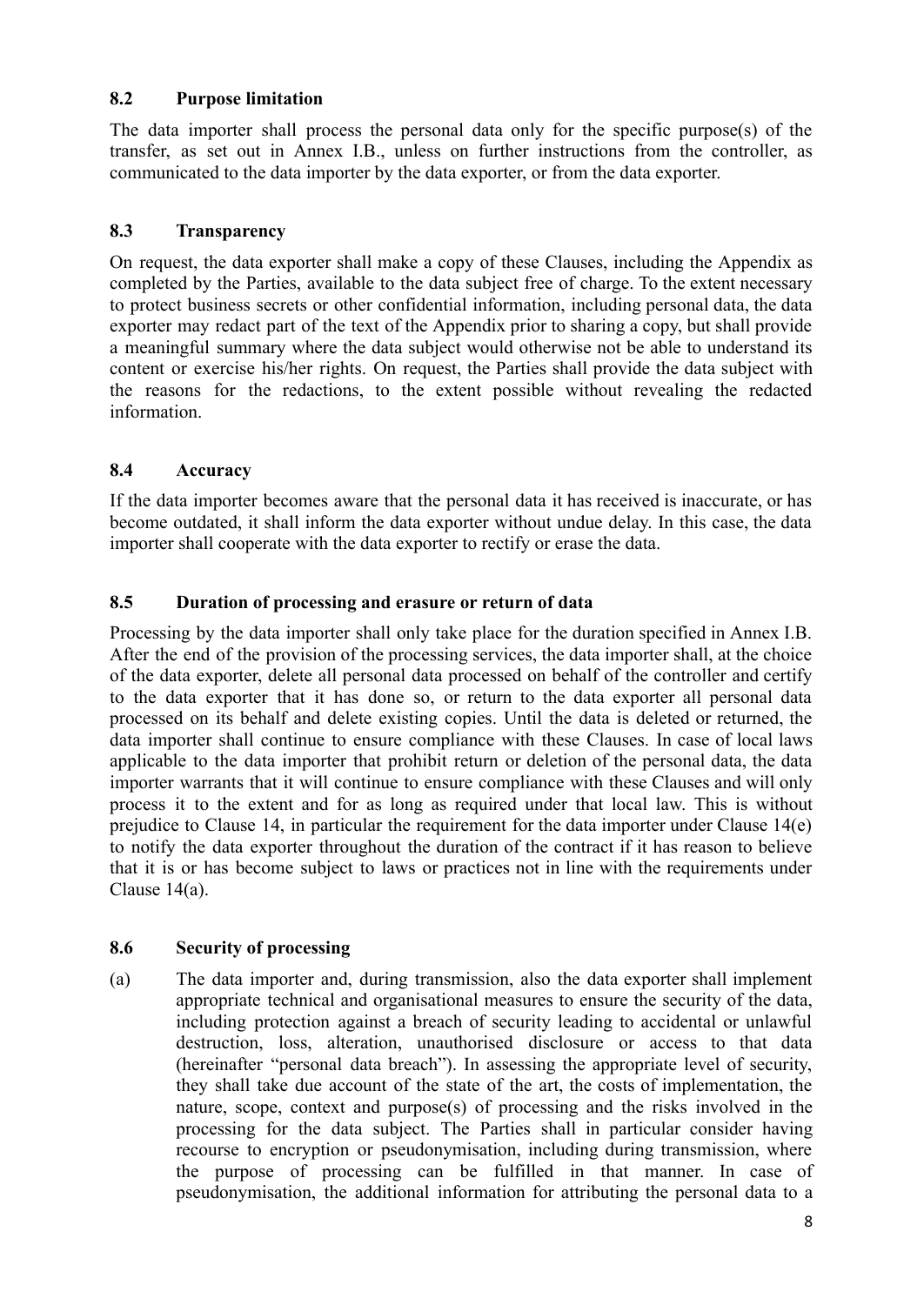specific data subject shall, where possible, remain under the exclusive control of the data exporter or the controller. In complying with its obligations under this paragraph, the data importer shall at least implement the technical and organisational measures specified in Annex II. The data importer shall carry out regular checks to ensure that these measures continue to provide an appropriate level of security.

- (b) The data importer shall grant access to the data to members of its personnel only to the extent strictly necessary for the implementation, management and monitoring of the contract. It shall ensure that persons authorised to process the personal data have committed themselves to confidentiality or are under an appropriate statutory obligation of confidentiality.
- (c) In the event of a personal data breach concerning personal data processed by the data importer under these Clauses, the data importer shall take appropriate measures to address the breach, including measures to mitigate its adverse effects. The data importer shall also notify, without undue delay, the data exporter and, where appropriate and feasible, the controller after having become aware of the breach. Such notification shall contain the details of a contact point where more information can be obtained, a description of the nature of the breach (including, where possible, categories and approximate number of data subjects and personal data records concerned), its likely consequences and the measures taken or proposed to address the data breach, including measures to mitigate its possible adverse effects. Where, and in so far as, it is not possible to provide all information at the same time, the initial notification shall contain the information then available and further information shall, as it becomes available, subsequently be provided without undue delay.
- (d) The data importer shall cooperate with and assist the data exporter to enable the data exporter to comply with its obligations under Regulation (EU) 2016/679, in particular to notify its controller so that the latter may in turn notify the competent supervisory authority and the affected data subjects, taking into account the nature of processing and the information available to the data importer.

# **8.7 Sensitive data**

Where the transfer involves personal data revealing racial or ethnic origin, political opinions, religious or philosophical beliefs, or trade union membership, genetic data, or biometric data for the purpose of uniquely identifying a natural person, data concerning health or a person's sex life or sexual orientation, or data relating to criminal convictions and offences (hereinafter "sensitive data"), the data importer shall apply the specific restrictions and/or additional safeguards set out in Annex I.B.

# **8.8 Onward transfers**

The data importer shall only disclose the personal data to a third party on documented instructions from the controller, as communicated to the data importer by the data exporter. In addition, the data may only be disclosed to a third party located outside the European Union<sup>4</sup>

<sup>4</sup> The Agreement on the European Economic Area (EEA Agreement) provides for the extension of the European Union's internal market to the three EEA States Iceland, Liechtenstein and Norway. The Union data protection legislation, including Regulation (EU) 2016/679, is covered by the EEA Agreement and has been incorporated into Annex XI thereto. Therefore, any disclosure by the data importer to a third party located in the EEA does not qualify as an onward transfer for the purposes of these Clauses.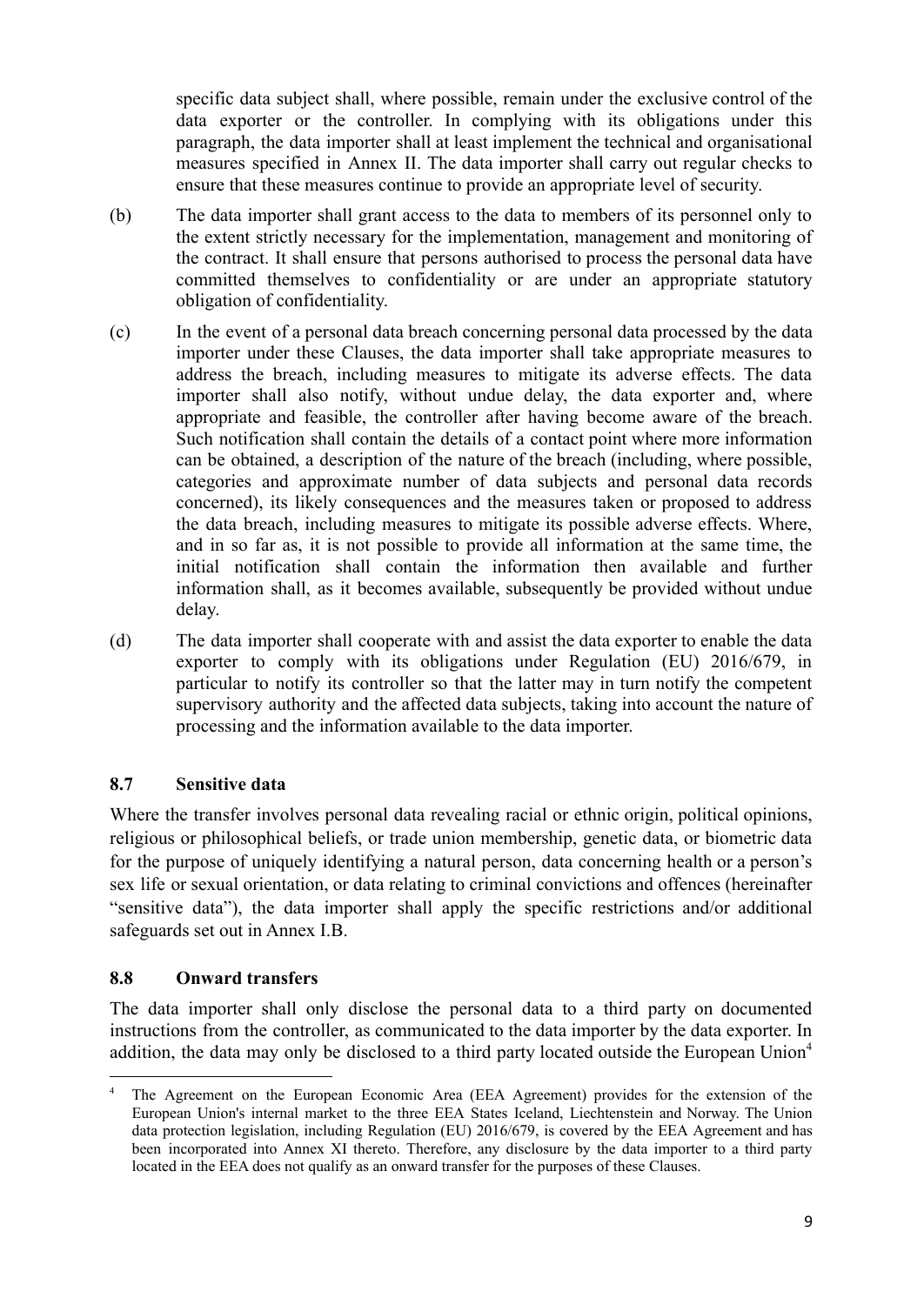(in the same country as the data importer or in another third country, hereinafter "onward transfer") if the third party is or agrees to be bound by these Clauses, under the appropriate Module, or if:

- (i) the onward transfer is to a country benefiting from an adequacy decision pursuant to Article 45 of Regulation (EU) 2016/679 that covers the onward transfer;
- (ii) the third party otherwise ensures appropriate safeguards pursuant to Articles 46 or 47 of Regulation (EU) 2016/679;
- (iii) the onward transfer is necessary for the establishment, exercise or defence of legal claims in the context of specific administrative, regulatory or judicial proceedings; or
- (iv) the onward transfer is necessary in order to protect the vital interests of the data subject or of another natural person.

Any onward transfer is subject to compliance by the data importer with all the other safeguards under these Clauses, in particular purpose limitation.

# **8.9 Documentation and compliance**

- (a) The data importer shall promptly and adequately deal with enquiries from the data exporter or the controller that relate to the processing under these Clauses.
- (b) The Parties shall be able to demonstrate compliance with these Clauses. In particular, the data importer shall keep appropriate documentation on the processing activities carried out on behalf of the controller.
- (c) The data importer shall make all information necessary to demonstrate compliance with the obligations set out in these Clauses available to the data exporter, which shall provide it to the controller.
- (d) The data importer shall allow for and contribute to audits by the data exporter of the processing activities covered by these Clauses, at reasonable intervals or if there are indications of non-compliance. The same shall apply where the data exporter requests an audit on instructions of the controller. In deciding on an audit, the data exporter may take into account relevant certifications held by the data importer.
- (e) Where the audit is carried out on the instructions of the controller, the data exporter shall make the results available to the controller.
- (f) The data exporter may choose to conduct the audit by itself or mandate an independent auditor. Audits may include inspections at the premises or physical facilities of the data importer and shall, where appropriate, be carried out with reasonable notice.
- (g) The Parties shall make the information referred to in paragraphs (b) and (c), including the results of any audits, available to the competent supervisory authority on request.

# *Clause 9*

# *Use of sub-processors*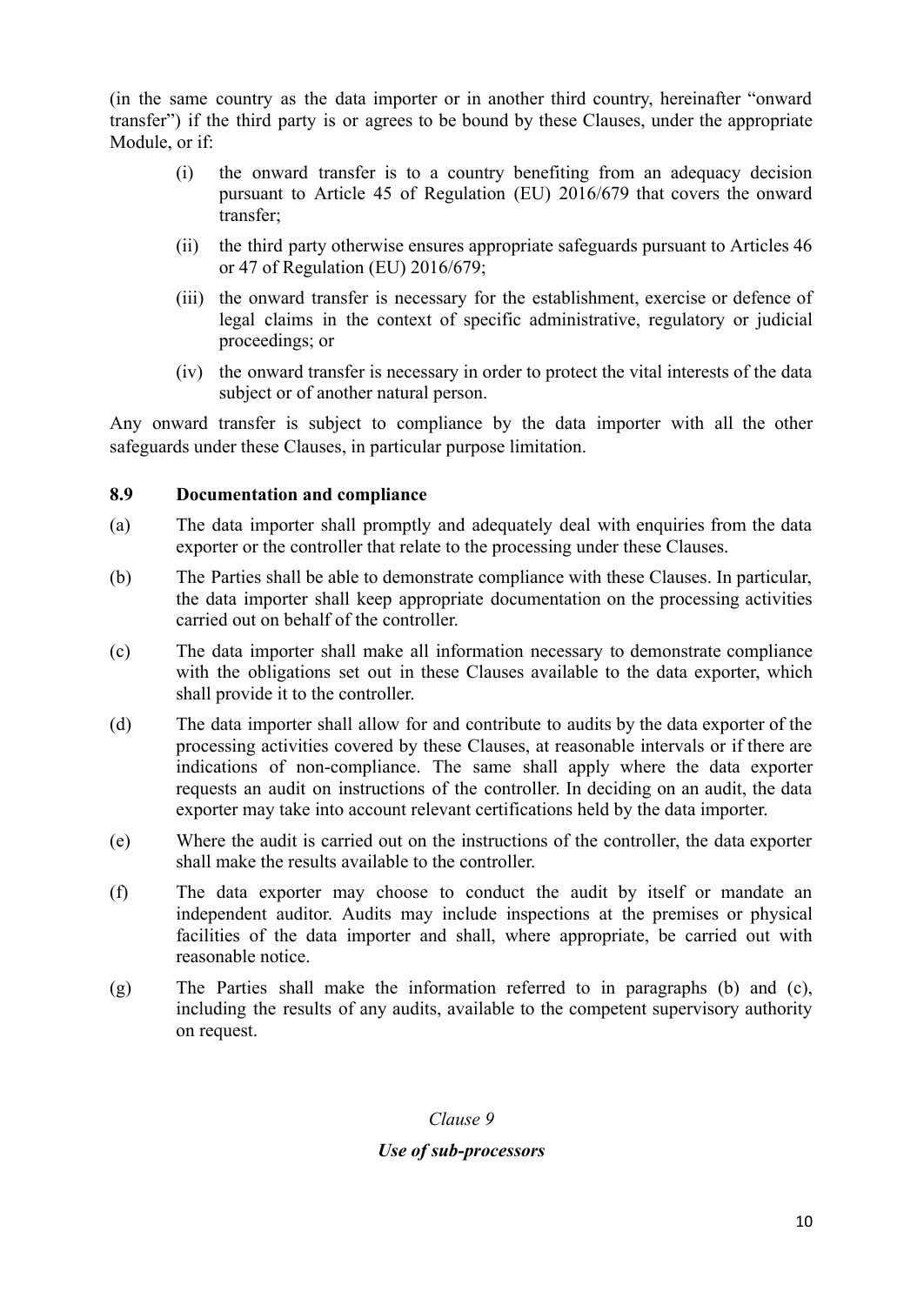### **MODULE TWO: Transfer controller to processor**

(a)

The data importer has the data exporter's general authorisation for the engagement of sub-processor(s) from an agreed list. The data importer shall specifically inform the data exporter in writing of any intended changes to that list through the addition or replacement of sub-processors at least 7 days in advance, thereby giving the data exporter sufficient time to be able to object to such changes prior to the engagement of the sub-processor(s). The data importer shall provide the data exporter with the information necessary to enable the data exporter to exercise its right to object.

- (b) Where the data importer engages a sub-processor to carry out specific processing activities (on behalf of the data exporter), it shall do so by way of a written contract that provides for, in substance, the same data protection obligations as those binding the data importer under these Clauses, including in terms of third-party beneficiary rights for data subjects.<sup>5</sup> The Parties agree that, by complying with this Clause, the data importer fulfils its obligations under Clause 8.8. The data importer shall ensure that the sub-processor complies with the obligations to which the data importer is subject pursuant to these Clauses.
- (c) The data importer shall provide, at the data exporter's request, a copy of such a sub-processor agreement and any subsequent amendments to the data exporter. To the extent necessary to protect business secrets or other confidential information, including personal data, the data importer may redact the text of the agreement prior to sharing a copy.
- (d) The data importer shall remain fully responsible to the data exporter for the performance of the sub-processor's obligations under its contract with the data importer. The data importer shall notify the data exporter of any failure by the sub-processor to fulfil its obligations under that contract.
- (e) The data importer shall agree a third-party beneficiary clause with the sub-processor whereby - in the event the data importer has factually disappeared, ceased to exist in law or has become insolvent - the data exporter shall have the right to terminate the sub-processor contract and to instruct the sub-processor to erase or return the personal data.

# **MODULE THREE: Transfer processor to processor**

(a)

The data importer has the controller's general authorisation for the engagement of sub-processor(s) from an agreed list. The data importer shall specifically inform the controller in writing of any intended changes to that list through the addition or replacement of sub-processors at least 7 days in advance, thereby giving the controller sufficient time to be able to object to such changes prior to the engagement of the sub-processor(s). The data importer shall provide the controller with the information necessary to enable the controller to exercise its right to object. The data importer shall inform the data exporter of the engagement of the sub-processor(s).

(b) Where the data importer engages a sub-processor to carry out specific processing activities (on behalf of the controller), it shall do so by way of a written contract that provides for, in substance, the same data protection obligations as those binding the

<sup>5</sup> This requirement may be satisfied by the sub-processor acceding to these Clauses under the appropriate Module, in accordance with Clause 7.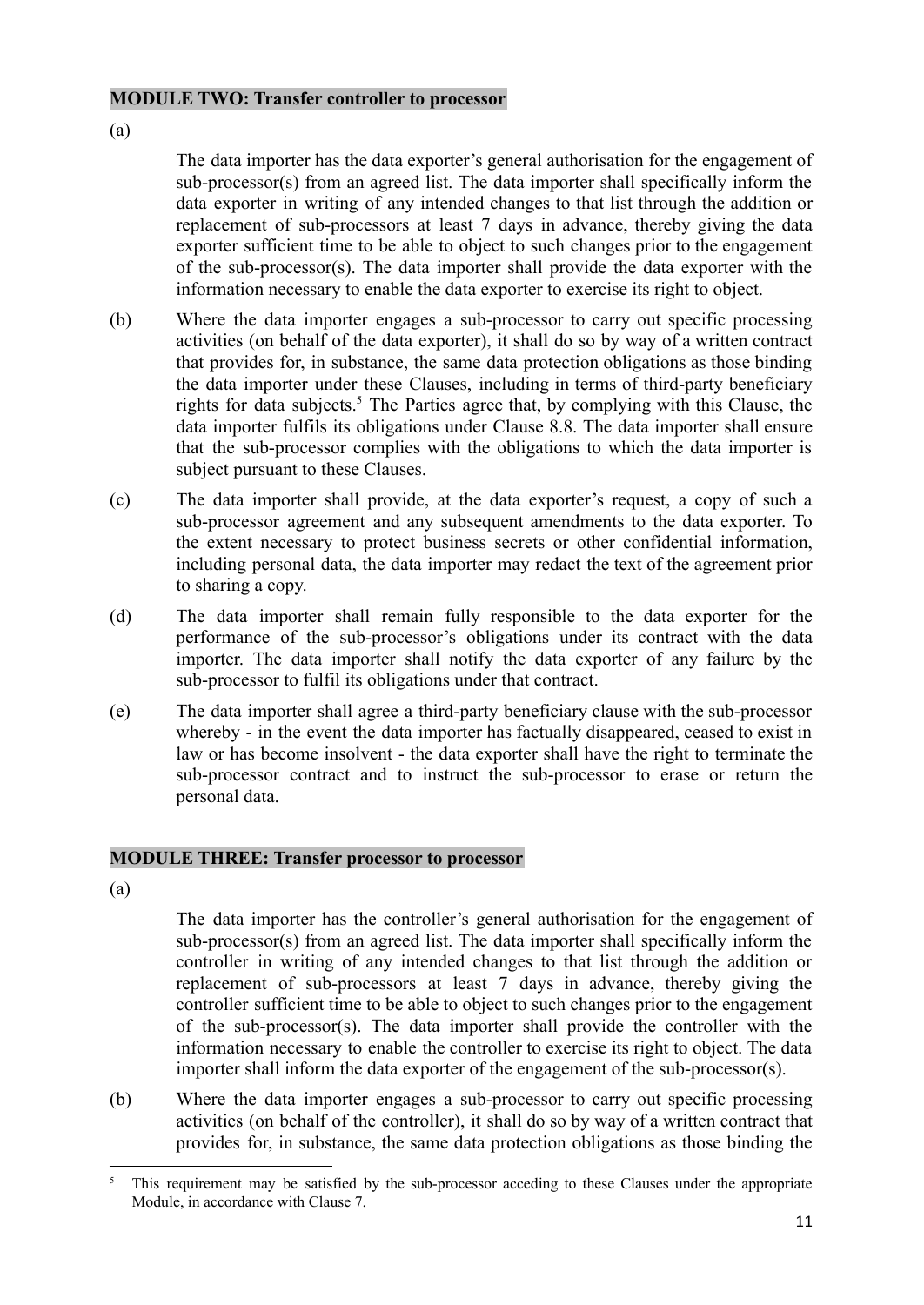data importer under these Clauses, including in terms of third-party beneficiary rights for data subjects.<sup>6</sup> The Parties agree that, by complying with this Clause, the data importer fulfils its obligations under Clause 8.8. The data importer shall ensure that the sub-processor complies with the obligations to which the data importer is subject pursuant to these Clauses.

- (c) The data importer shall provide, at the data exporter's or controller's request, a copy of such a sub-processor agreement and any subsequent amendments. To the extent necessary to protect business secrets or other confidential information, including personal data, the data importer may redact the text of the agreement prior to sharing a copy.
- (d) The data importer shall remain fully responsible to the data exporter for the performance of the sub-processor's obligations under its contract with the data importer. The data importer shall notify the data exporter of any failure by the sub-processor to fulfil its obligations under that contract.
- (e) The data importer shall agree a third-party beneficiary clause with the sub-processor whereby - in the event the data importer has factually disappeared, ceased to exist in law or has become insolvent - the data exporter shall have the right to terminate the sub-processor contract and to instruct the sub-processor to erase or return the personal data.

# *Clause 10*

# *Data subject rights*

# **MODULE TWO: Transfer controller to processor**

- (a) The data importer shall promptly notify the data exporter of any request it has received from a data subject. It shall not respond to that request itself unless it has been authorised to do so by the data exporter.
- (b) The data importer shall assist the data exporter in fulfilling its obligations to respond to data subjects' requests for the exercise of their rights under Regulation (EU) 2016/679. In this regard, the Parties shall set out in Annex II the appropriate technical and organisational measures, taking into account the nature of the processing, by which the assistance shall be provided, as well as the scope and the extent of the assistance required.
- (c) In fulfilling its obligations under paragraphs (a) and (b), the data importer shall comply with the instructions from the data exporter.

# **MODULE THREE: Transfer processor to processor**

(a) The data importer shall promptly notify the data exporter and, where appropriate, the controller of any request it has received from a data subject, without responding to that request unless it has been authorised to do so by the controller.

This requirement may be satisfied by the sub-processor acceding to these Clauses under the appropriate Module, in accordance with Clause 7.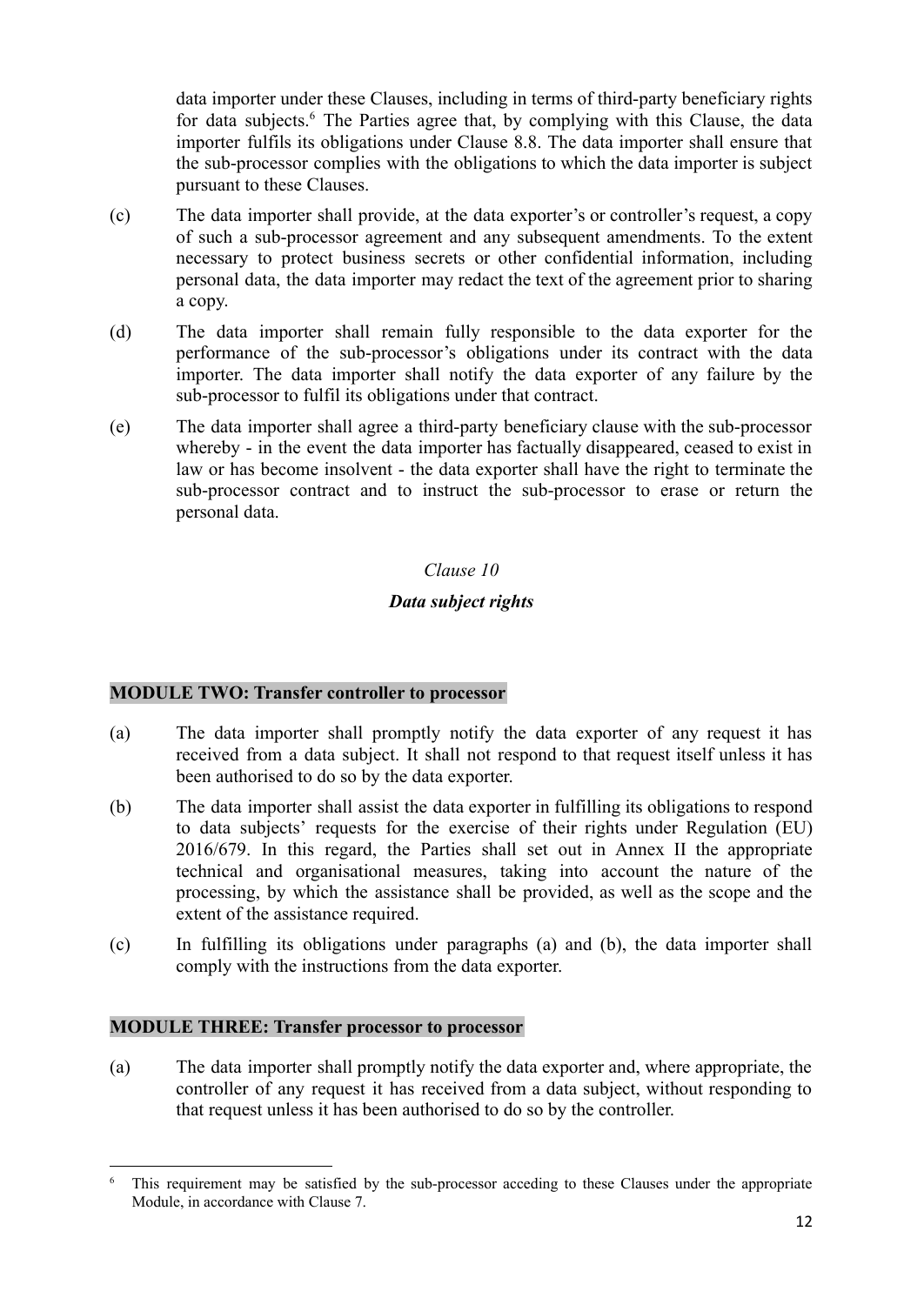- (b) The data importer shall assist, where appropriate in cooperation with the data exporter, the controller in fulfilling its obligations to respond to data subjects' requests for the exercise of their rights under Regulation (EU) 2016/679 or Regulation (EU) 2018/1725, as applicable. In this regard, the Parties shall set out in Annex II the appropriate technical and organisational measures, taking into account the nature of the processing, by which the assistance shall be provided, as well as the scope and the extent of the assistance required.
- (c) In fulfilling its obligations under paragraphs (a) and (b), the data importer shall comply with the instructions from the controller, as communicated by the data exporter.

### *Clause 11*

### *Redress*

(a) The data importer shall inform data subjects in a transparent and easily accessible format, through individual notice or on its website, of a contact point authorised to handle complaints. It shall deal promptly with any complaints it receives from a data subject.

### **MODULE TWO: Transfer controller to processor**

### **MODULE THREE: Transfer processor to processor**

- (b) In case of a dispute between a data subject and one of the Parties as regards compliance with these Clauses, that Party shall use its best efforts to resolve the issue amicably in a timely fashion. The Parties shall keep each other informed about such disputes and, where appropriate, cooperate in resolving them.
- (c) Where the data subject invokes a third-party beneficiary right pursuant to Clause 3, the data importer shall accept the decision of the data subject to:
	- (i) lodge a complaint with the supervisory authority in the Member State of his/her habitual residence or place of work, or the competent supervisory authority pursuant to Clause 13;
	- (ii) refer the dispute to the competent courts within the meaning of Clause 18.
- (d) The Parties accept that the data subject may be represented by a not-for-profit body, organisation or association under the conditions set out in Article 80(1) of Regulation (EU) 2016/679.
- (e) The data importer shall abide by a decision that is binding under the applicable EU or Member State law.
- (f) The data importer agrees that the choice made by the data subject will not prejudice his/her substantive and procedural rights to seek remedies in accordance with applicable laws.

*Clause 12 Liability*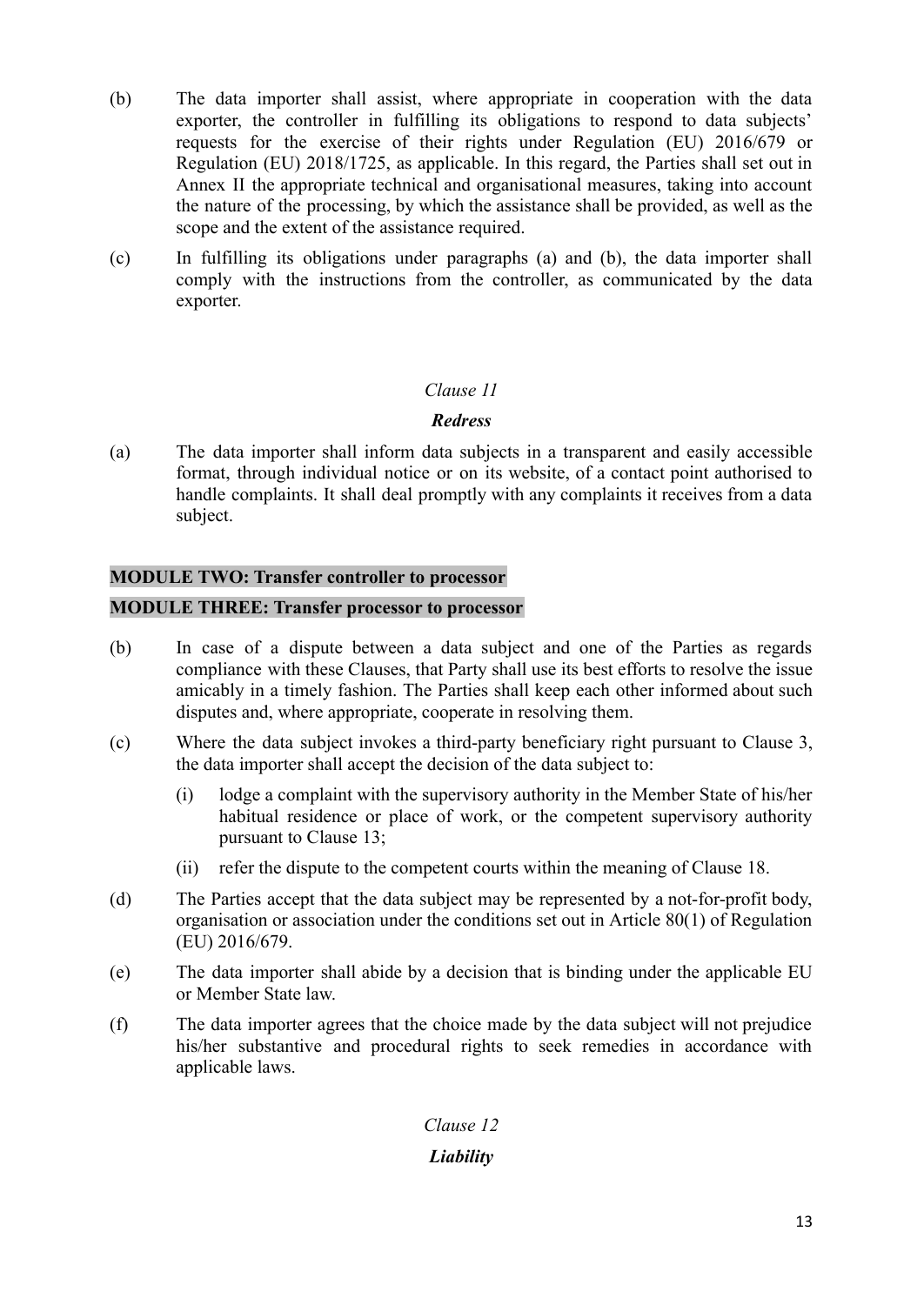### **MODULE TWO: Transfer controller to processor**

#### **MODULE THREE: Transfer processor to processor**

- (a) Each Party shall be liable to the other Party/ies for any damages it causes the other Party/ies by any breach of these Clauses.
- (b) The data importer shall be liable to the data subject, and the data subject shall be entitled to receive compensation, for any material or non-material damages the data importer or its sub-processor causes the data subject by breaching the third-party beneficiary rights under these Clauses.
- (c) Notwithstanding paragraph (b), the data exporter shall be liable to the data subject, and the data subject shall be entitled to receive compensation, for any material or non-material damages the data exporter or the data importer (or its sub-processor) causes the data subject by breaching the third-party beneficiary rights under these Clauses. This is without prejudice to the liability of the data exporter and, where the data exporter is a processor acting on behalf of a controller, to the liability of the controller under Regulation (EU) 2016/679 or Regulation (EU) 2018/1725, as applicable.
- (d) The Parties agree that if the data exporter is held liable under paragraph (c) for damages caused by the data importer (or its sub-processor), it shall be entitled to claim back from the data importer that part of the compensation corresponding to the data importer's responsibility for the damage.
- (e) Where more than one Party is responsible for any damage caused to the data subject as a result of a breach of these Clauses, all responsible Parties shall be jointly and severally liable and the data subject is entitled to bring an action in court against any of these Parties.
- (f) The Parties agree that if one Party is held liable under paragraph (e), it shall be entitled to claim back from the other Party/ies that part of the compensation corresponding to its / their responsibility for the damage.
- (g) The data importer may not invoke the conduct of a sub-processor to avoid its own liability.

#### *Clause 13*

#### *Supervision*

#### **MODULE TWO: Transfer controller to processor**

#### **MODULE THREE: Transfer processor to processor**

(a) [Where the data exporter is established in an EU Member State:] The supervisory authority with responsibility for ensuring compliance by the data exporter with Regulation (EU) 2016/679 as regards the data transfer, as indicated in Annex I.C, shall act as competent supervisory authority.

[Where the data exporter is not established in an EU Member State, but falls within the territorial scope of application of Regulation (EU) 2016/679 in accordance with its Article 3(2) and has appointed a representative pursuant to Article 27(1) of Regulation (EU) 2016/679:] The supervisory authority of the Member State in which the representative within the meaning of Article 27(1) of Regulation (EU) 2016/679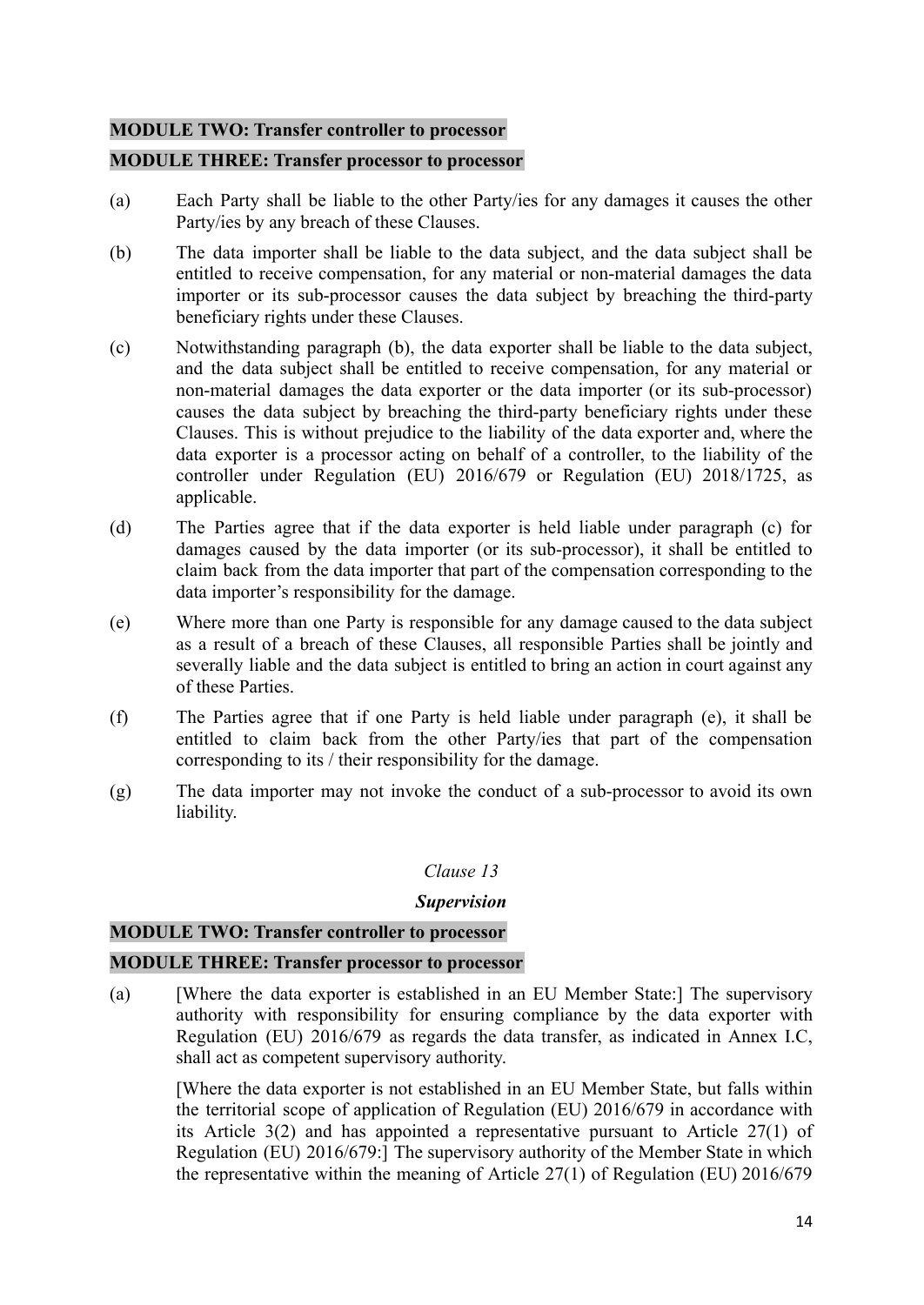is established, as indicated in Annex I.C, shall act as competent supervisory authority.

[Where the data exporter is not established in an EU Member State, but falls within the territorial scope of application of Regulation (EU) 2016/679 in accordance with its Article 3(2) without however having to appoint a representative pursuant to Article 27(2) of Regulation (EU) 2016/679:] The supervisory authority of one of the Member States in which the data subjects whose personal data is transferred under these Clauses in relation to the offering of goods or services to them, or whose behaviour is monitored, are located, as indicated in Annex I.C, shall act as competent supervisory authority.

(b) The data importer agrees to submit itself to the jurisdiction of and cooperate with the competent supervisory authority in any procedures aimed at ensuring compliance with these Clauses. In particular, the data importer agrees to respond to enquiries, submit to audits and comply with the measures adopted by the supervisory authority, including remedial and compensatory measures. It shall provide the supervisory authority with written confirmation that the necessary actions have been taken.

# **SECTION III – LOCAL LAWS AND OBLIGATIONS IN CASE OF ACCESS BY PUBLIC AUTHORITIES**

### *Clause 14*

### *Local laws and practices affecting compliance with the Clauses*

# **MODULE TWO: Transfer controller to processor**

# **MODULE THREE: Transfer processor to processor**

- (a) The Parties warrant that they have no reason to believe that the laws and practices in the third country of destination applicable to the processing of the personal data by the data importer, including any requirements to disclose personal data or measures authorising access by public authorities, prevent the data importer from fulfilling its obligations under these Clauses. This is based on the understanding that laws and practices that respect the essence of the fundamental rights and freedoms and do not exceed what is necessary and proportionate in a democratic society to safeguard one of the objectives listed in Article 23(1) of Regulation (EU) 2016/679, are not in contradiction with these Clauses.
- (b) The Parties declare that in providing the warranty in paragraph (a), they have taken due account in particular of the following elements:
	- (i) the specific circumstances of the transfer, including the length of the processing chain, the number of actors involved and the transmission channels used; intended onward transfers; the type of recipient; the purpose of processing; the categories and format of the transferred personal data; the economic sector in which the transfer occurs; the storage location of the data transferred;
	- (ii) the laws and practices of the third country of destination– including those requiring the disclosure of data to public authorities or authorising access by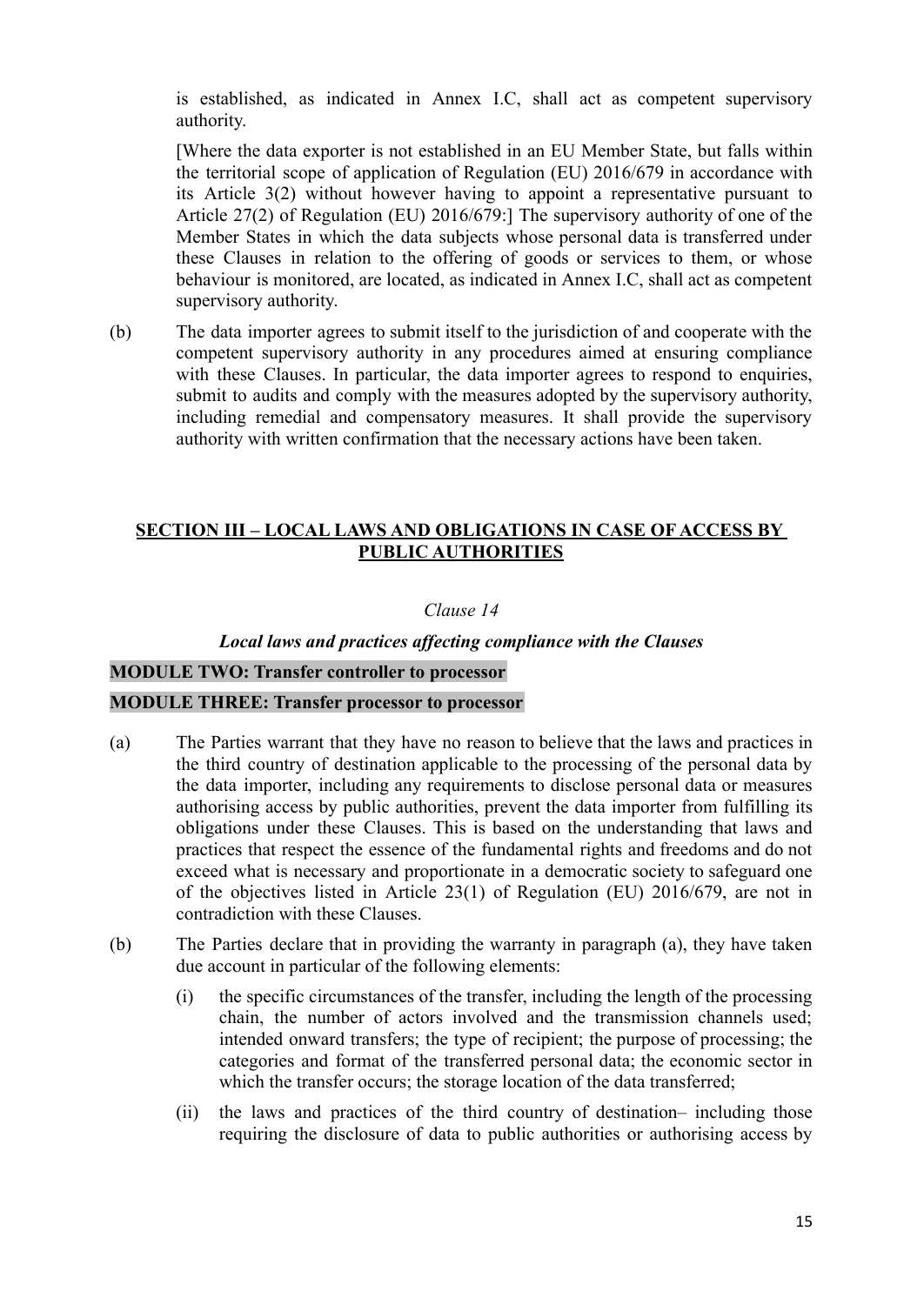such authorities – relevant in light of the specific circumstances of the transfer, and the applicable limitations and safeguards<sup>7</sup>;

- (iii) any relevant contractual, technical or organisational safeguards put in place to supplement the safeguards under these Clauses, including measures applied during transmission and to the processing of the personal data in the country of destination.
- (c) The data importer warrants that, in carrying out the assessment under paragraph (b), it has made its best efforts to provide the data exporter with relevant information and agrees that it will continue to cooperate with the data exporter in ensuring compliance with these Clauses.
- (d) The Parties agree to document the assessment under paragraph (b) and make it available to the competent supervisory authority on request.
- (e) The data importer agrees to notify the data exporter promptly if, after having agreed to these Clauses and for the duration of the contract, it has reason to believe that it is or has become subject to laws or practices not in line with the requirements under paragraph (a), including following a change in the laws of the third country or a measure (such as a disclosure request) indicating an application of such laws in practice that is not in line with the requirements in paragraph (a). [For Module Three: The data exporter shall forward the notification to the controller.]
- (f) Following a notification pursuant to paragraph (e), or if the data exporter otherwise has reason to believe that the data importer can no longer fulfil its obligations under these Clauses, the data exporter shall promptly identify appropriate measures (e.g. technical or organisational measures to ensure security and confidentiality) to be adopted by the data exporter and/or data importer to address the situation [for Module Three: , if appropriate in consultation with the controller]. The data exporter shall suspend the data transfer if it considers that no appropriate safeguards for such transfer can be ensured, or if instructed by [for Module Three: the controller or] the competent supervisory authority to do so. In this case, the data exporter shall be entitled to terminate the contract, insofar as it concerns the processing of personal data under these Clauses. If the contract involves more than two Parties, the data exporter may exercise this right to termination only with respect to the relevant Party, unless the Parties have agreed otherwise. Where the contract is terminated pursuant to this Clause, Clause 16(d) and (e) shall apply.

#### *Clause 15*

#### *Obligations of the data importer in case of access by public authorities*

As regards the impact of such laws and practices on compliance with these Clauses, different elements may be considered as part of an overall assessment. Such elements may include relevant and documented practical experience with prior instances of requests for disclosure from public authorities, or the absence of such requests, covering a sufficiently representative time-frame. This refers in particular to internal records or other documentation, drawn up on a continuous basis in accordance with due diligence and certified at senior management level, provided that this information can be lawfully shared with third parties. Where this practical experience is relied upon to conclude that the data importer will not be prevented from complying with these Clauses, it needs to be supported by other relevant, objective elements, and it is for the Parties to consider carefully whether these elements together carry sufficient weight, in terms of their reliability and representativeness, to support this conclusion. In particular, the Parties have to take into account whether their practical experience is corroborated and not contradicted by publicly available or otherwise accessible, reliable information on the existence or absence of requests within the same sector and/or the application of the law in practice, such as case law and reports by independent oversight bodies.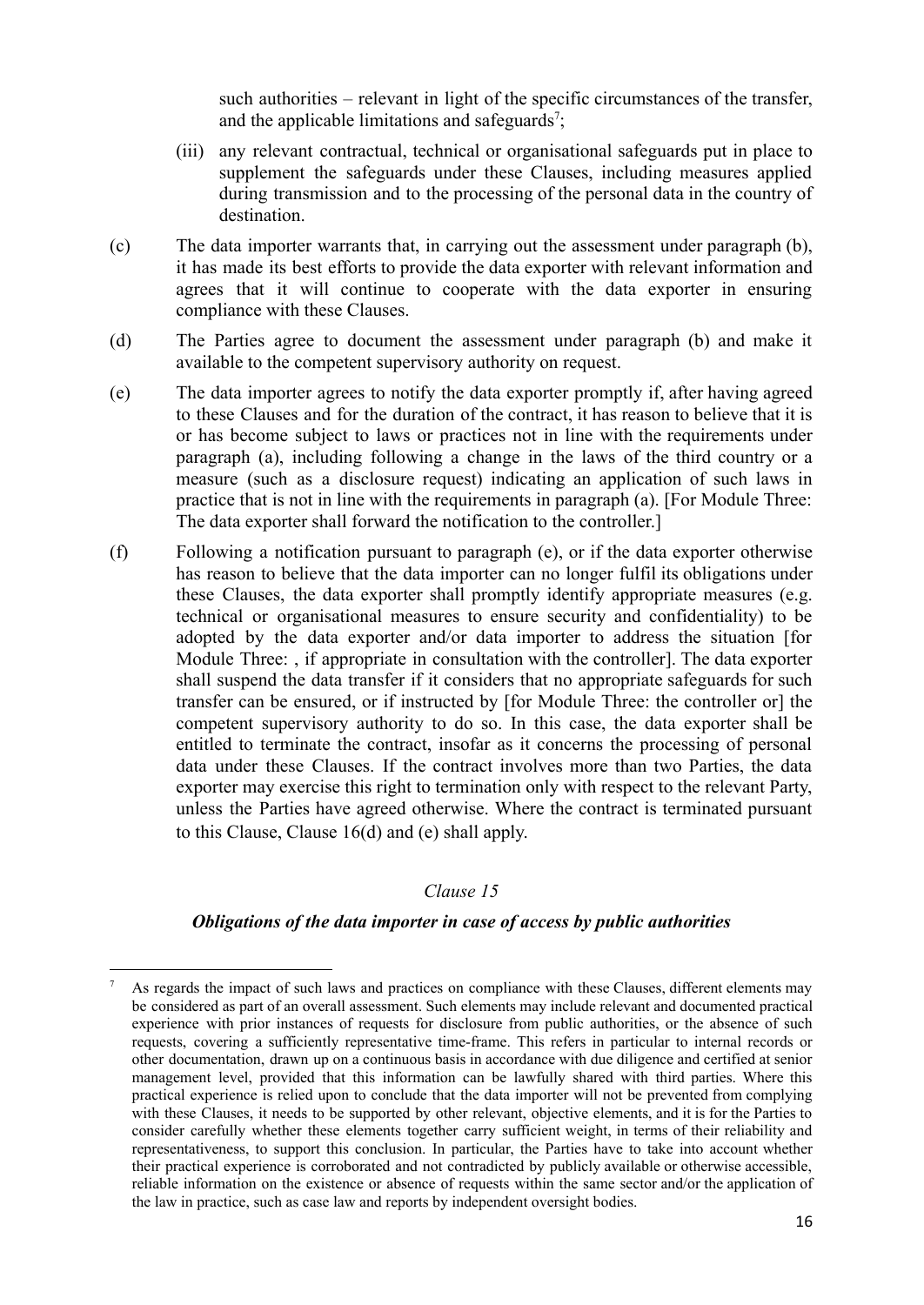### **MODULE TWO: Transfer controller to processor**

#### **MODULE THREE: Transfer processor to processor**

#### **15.1 Notification**

- (a) The data importer agrees to notify the data exporter and, where possible, the data subject promptly (if necessary with the help of the data exporter) if it:
	- (i) receives a legally binding request from a public authority, including judicial authorities, under the laws of the country of destination for the disclosure of personal data transferred pursuant to these Clauses; such notification shall include information about the personal data requested, the requesting authority, the legal basis for the request and the response provided; or
	- (ii) becomes aware of any direct access by public authorities to personal data transferred pursuant to these Clauses in accordance with the laws of the country of destination; such notification shall include all information available to the importer.

[For Module Three: The data exporter shall forward the notification to the controller.]

- (b) If the data importer is prohibited from notifying the data exporter and/or the data subject under the laws of the country of destination, the data importer agrees to use its best efforts to obtain a waiver of the prohibition, with a view to communicating as much information as possible, as soon as possible. The data importer agrees to document its best efforts in order to be able to demonstrate them on request of the data exporter.
- (c) Where permissible under the laws of the country of destination, the data importer agrees to provide the data exporter, at regular intervals for the duration of the contract, with as much relevant information as possible on the requests received (in particular, number of requests, type of data requested, requesting authority/ies, whether requests have been challenged and the outcome of such challenges, etc.). [For Module Three: The data exporter shall forward the information to the controller.]
- (d) The data importer agrees to preserve the information pursuant to paragraphs (a) to (c) for the duration of the contract and make it available to the competent supervisory authority on request.
- (e) Paragraphs (a) to (c) are without prejudice to the obligation of the data importer pursuant to Clause 14(e) and Clause 16 to inform the data exporter promptly where it is unable to comply with these Clauses.

#### **15.2 Review of legality and data minimisation**

(a) The data importer agrees to review the legality of the request for disclosure, in particular whether it remains within the powers granted to the requesting public authority, and to challenge the request if, after careful assessment, it concludes that there are reasonable grounds to consider that the request is unlawful under the laws of the country of destination, applicable obligations under international law and principles of international comity. The data importer shall, under the same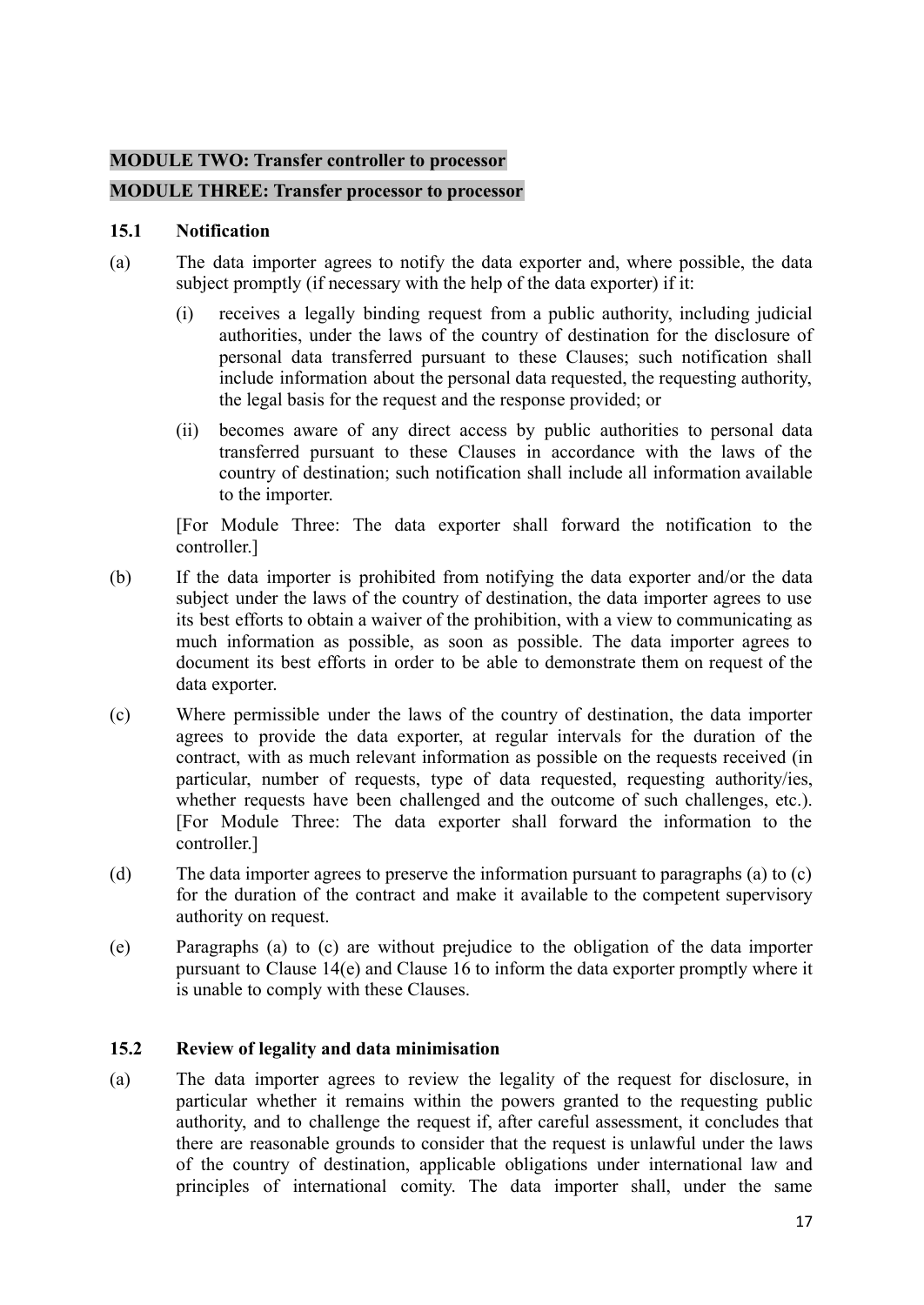conditions, pursue possibilities of appeal. When challenging a request, the data importer shall seek interim measures with a view to suspending the effects of the request until the competent judicial authority has decided on its merits. It shall not disclose the personal data requested until required to do so under the applicable procedural rules. These requirements are without prejudice to the obligations of the data importer under Clause 14(e).

- (b) The data importer agrees to document its legal assessment and any challenge to the request for disclosure and, to the extent permissible under the laws of the country of destination, make the documentation available to the data exporter. It shall also make it available to the competent supervisory authority on request. [For Module Three: The data exporter shall make the assessment available to the controller.]
- (c) The data importer agrees to provide the minimum amount of information permissible when responding to a request for disclosure, based on a reasonable interpretation of the request.

# **SECTION IV – FINAL PROVISIONS**

### *Clause 16*

#### *Non-compliance with the Clauses and termination*

- (a) The data importer shall promptly inform the data exporter if it is unable to comply with these Clauses, for whatever reason.
- (b) In the event that the data importer is in breach of these Clauses or unable to comply with these Clauses, the data exporter shall suspend the transfer of personal data to the data importer until compliance is again ensured or the contract is terminated. This is without prejudice to Clause 14(f).
- (c) The data exporter shall be entitled to terminate the contract, insofar as it concerns the processing of personal data under these Clauses, where:
	- (i) the data exporter has suspended the transfer of personal data to the data importer pursuant to paragraph (b) and compliance with these Clauses is not restored within a reasonable time and in any event within one month of suspension;
	- (ii) the data importer is in substantial or persistent breach of these Clauses; or
	- (iii) the data importer fails to comply with a binding decision of a competent court or supervisory authority regarding its obligations under these Clauses.

In these cases, it shall inform the competent supervisory authority [for Module Three: and the controller] of such non-compliance. Where the contract involves more than two Parties, the data exporter may exercise this right to termination only with respect to the relevant Party, unless the Parties have agreed otherwise.

(d) [For Modules One, Two and Three: Personal data that has been transferred prior to the termination of the contract pursuant to paragraph (c) shall at the choice of the data exporter immediately be returned to the data exporter or deleted in its entirety. The same shall apply to any copies of the data.] [For Module Four: Personal data collected by the data exporter in the EU that has been transferred prior to the termination of the contract pursuant to paragraph (c) shall immediately be deleted in its entirety, including any copy thereof.] The data importer shall certify the deletion of the data to the data exporter. Until the data is deleted or returned, the data importer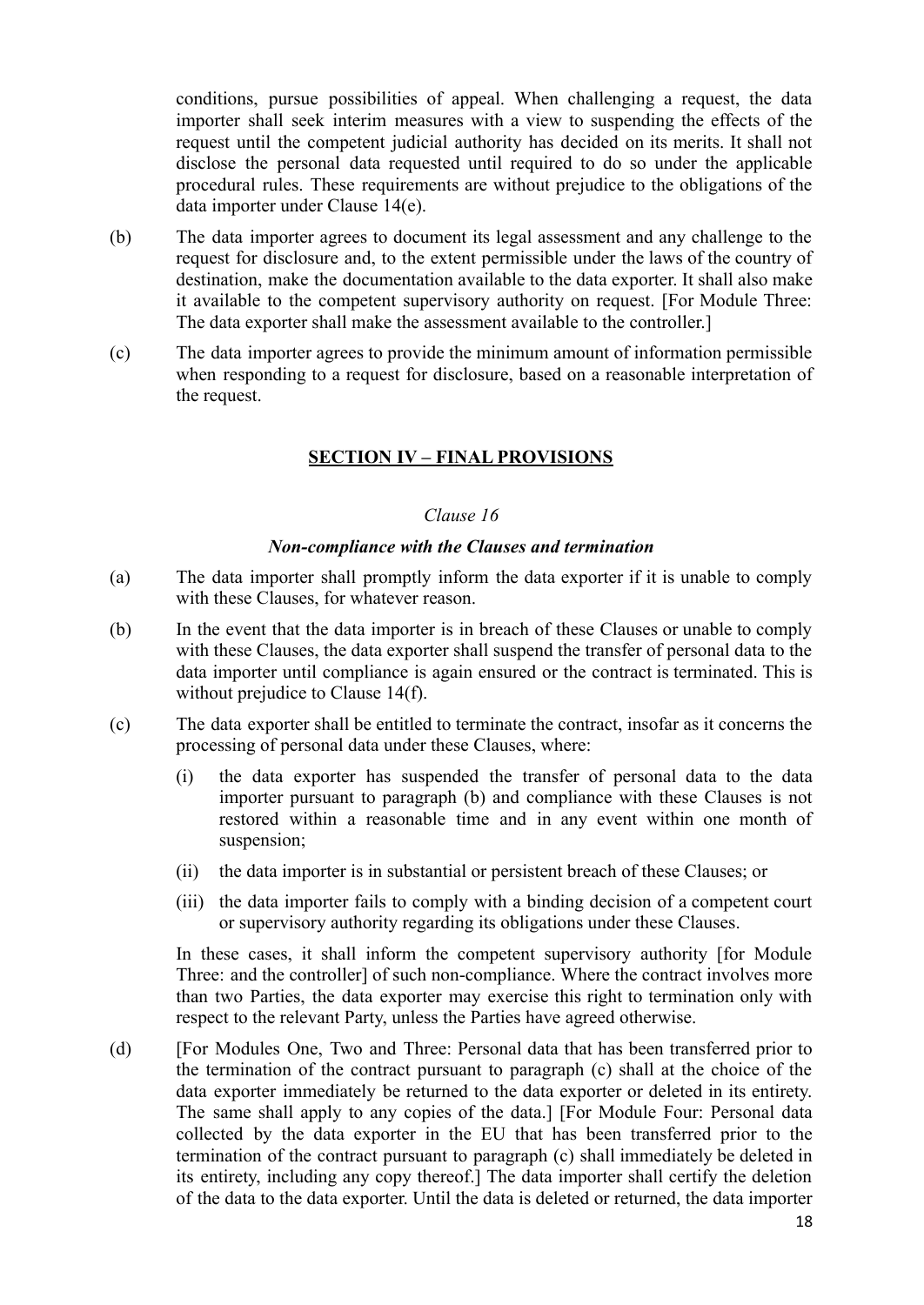shall continue to ensure compliance with these Clauses. In case of local laws applicable to the data importer that prohibit the return or deletion of the transferred personal data, the data importer warrants that it will continue to ensure compliance with these Clauses and will only process the data to the extent and for as long as required under that local law.

(e) Either Party may revoke its agreement to be bound by these Clauses where (i) the European Commission adopts a decision pursuant to Article 45(3) of Regulation (EU) 2016/679 that covers the transfer of personal data to which these Clauses apply; or (ii) Regulation (EU) 2016/679 becomes part of the legal framework of the country to which the personal data is transferred. This is without prejudice to other obligations applying to the processing in question under Regulation (EU) 2016/679.

### *Clause 17*

#### *Governing law*

### **MODULE TWO: Transfer controller to processor**

#### **MODULE THREE: Transfer processor to processor**

These Clauses shall be governed by the law of the EU Member State in which the data exporter is established. Where such law does not allow for third-party beneficiary rights, they shall be governed by the law of another EU Member State that does allow for third-party beneficiary rights. The Parties agree that this shall be the law ofGermany

### *Clause 18*

### *Choice of forum and jurisdiction*

# **MODULE TWO: Transfer controller to processor**

# **MODULE THREE: Transfer processor to processor**

- (a) Any dispute arising from these Clauses shall be resolved by the courts of an EU Member State.
- (f) The Parties agree that those shall be the courts of Germany
- (g) A data subject may also bring legal proceedings against the data exporter and/or data importer before the courts of the Member State in which he/she has his/her habitual residence.
- (h) The Parties agree to submit themselves to the jurisdiction of such courts.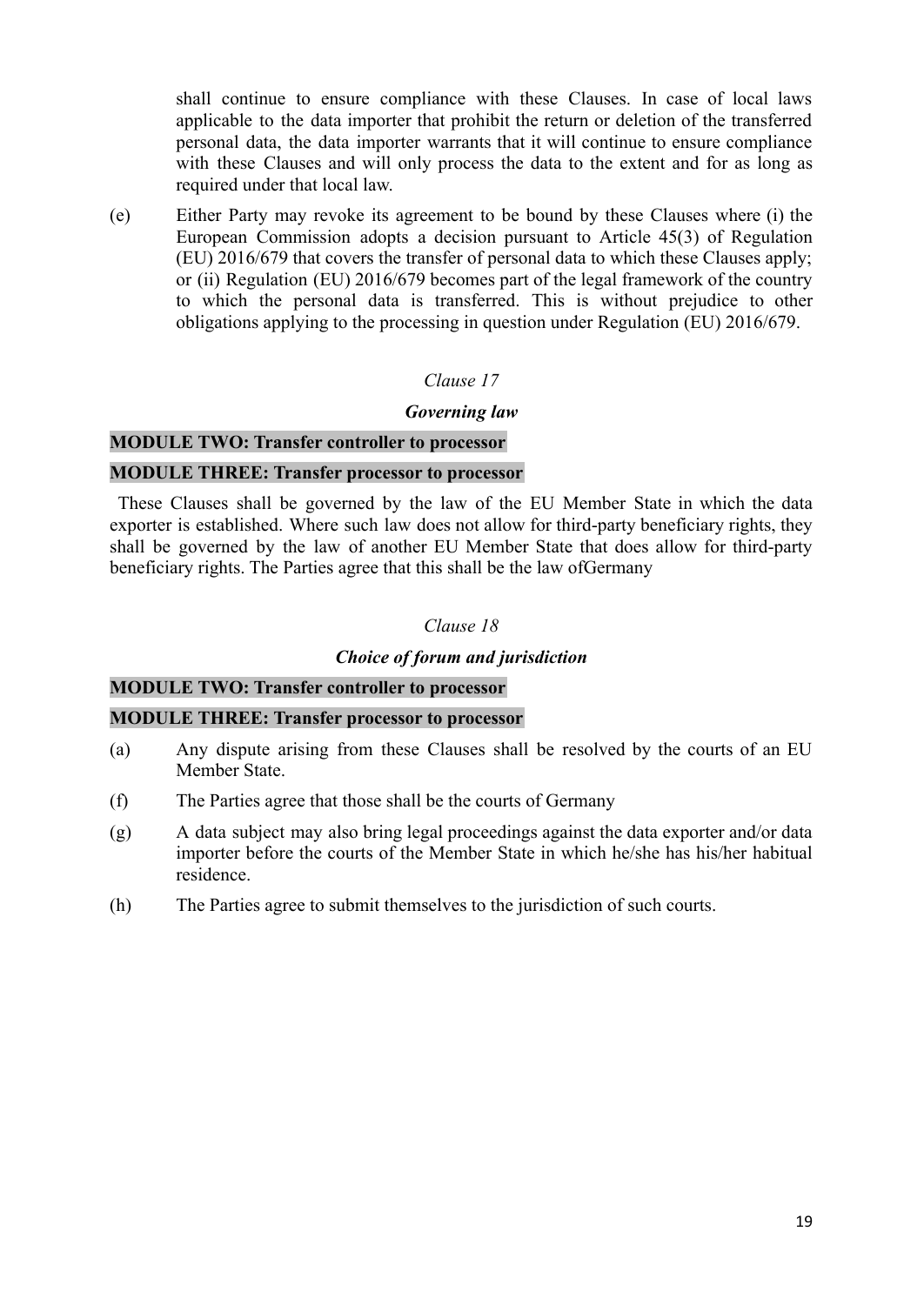### **APPENDIX**

### EXPLANATORY NOTE:

It must be possible to clearly distinguish the information applicable to each transfer or category of transfers and, in this regard, to determine the respective role(s) of the Parties as data exporter(s) and/or data importer(s). This does not necessarily require completing and signing separate appendices for each transfer/category of transfers and/or contractual relationship, where this transparency can achieved through one appendix. However, where necessary to ensure sufficient clarity, separate appendices should be used.

# **ANNEX I**

# **A. LIST OF PARTIES MODULE TWO: Transfer controller to processor MODULE THREE: Transfer processor to processor**

#### **Data exporter(s):** Customer (s)

Role (controller/processor): Controller

**Data importer(s):** Nevermind Solutions

Role (controller/processor): Processor

# **B. DESCRIPTION OF TRANSFER MODULE TWO: Transfer controller to processor MODULE THREE: Transfer processor to processor**

*Categories of data subjects whose personal data is transferred*

- Visitors / Customers of social media sites (e.g. Twitter, Facebook, Instagram, Youtube etc.) provided to Nevermind Solutions

# *Categories of personal data transferred*

- any type of data that can be gathered through from content people post publicly on social media as well as social media metrics and demographics
- data relating to individuals provided to Nevermind Solutions via the services by data exporter.

*Sensitive data transferred (if applicable) and applied restrictions or safeguards that fully take into consideration the nature of the data and the risks involved, such as for instance strict purpose limitation, access restrictions (including access only for staff having followed*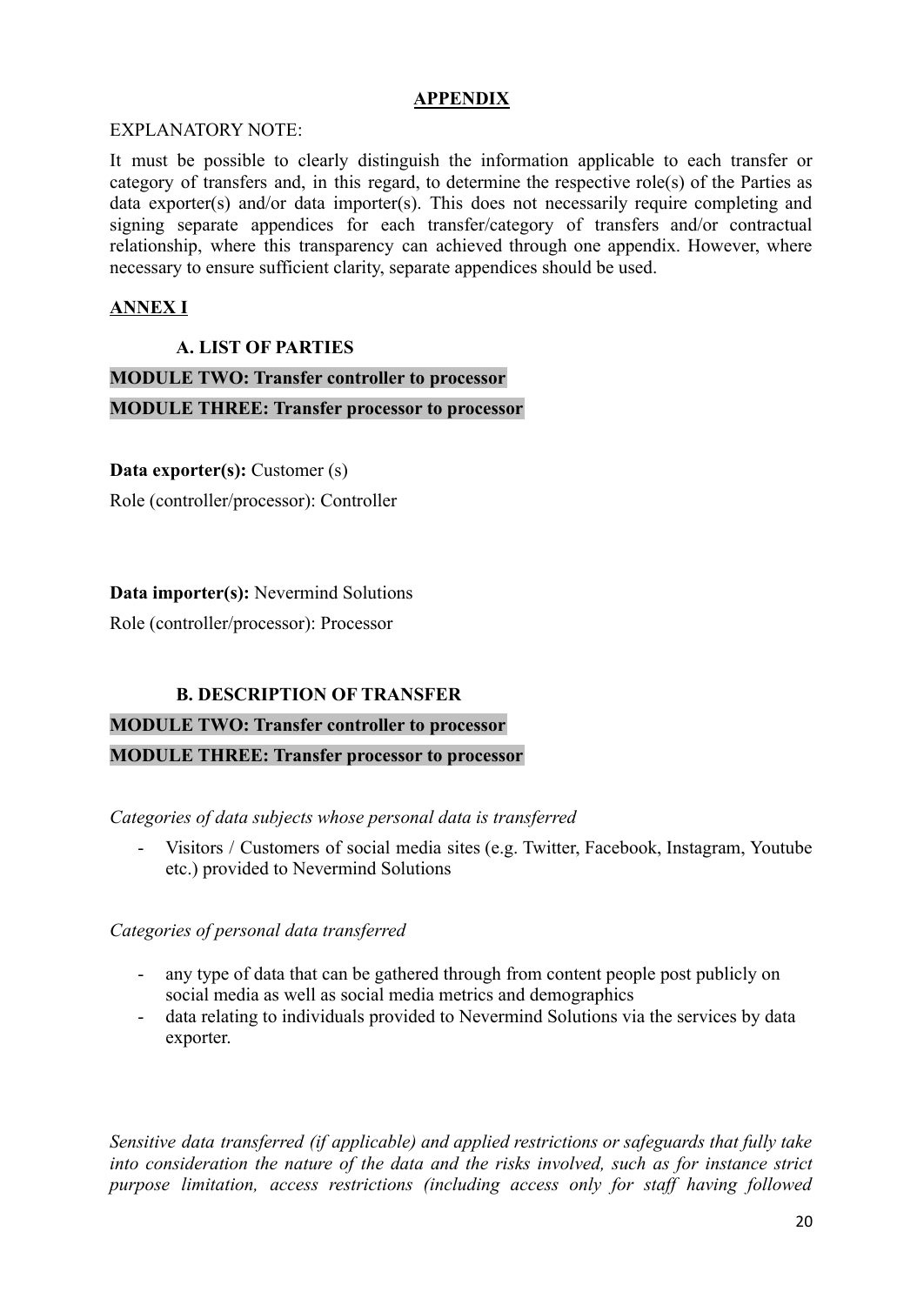*specialised training), keeping a record of access to the data, restrictions for onward transfers or additional security measures.*

- No sensitive data is transferred*.*

## *The frequency of the transfer (e.g. whether the data is transferred on a one-off or continuous basis).*

- Continuous basis

### *Nature of the processing*

any operation such as collection, recording, organisation, structuring, storage, adaptation or alteration, retrieval, consultation, use, disclosure by transmission, dissemination or otherwise making available, alignment or combination, restriction, erasure or destruction of data

# *Purpose(s) of the data transfer and further processing*

- The legitimate purpose is performance of a contract

*The period for which the personal data will be retained, or, if that is not possible, the criteria used to determine that period*

- Term of data processing. Data processing will be for the period specified in the DPA. Such period will automatically terminate upon the deletion by the Data Importer of all data as described in the DPA.

# *For transfers to (sub-) processors, also specify subject matter, nature and duration of the processing*

- Sub-processors. The data importer may engage sub-processors to provide parts of the services. The data importer will ensure sub-processors only access and use the data exporter's personal data to provide the services and not for any other purpose.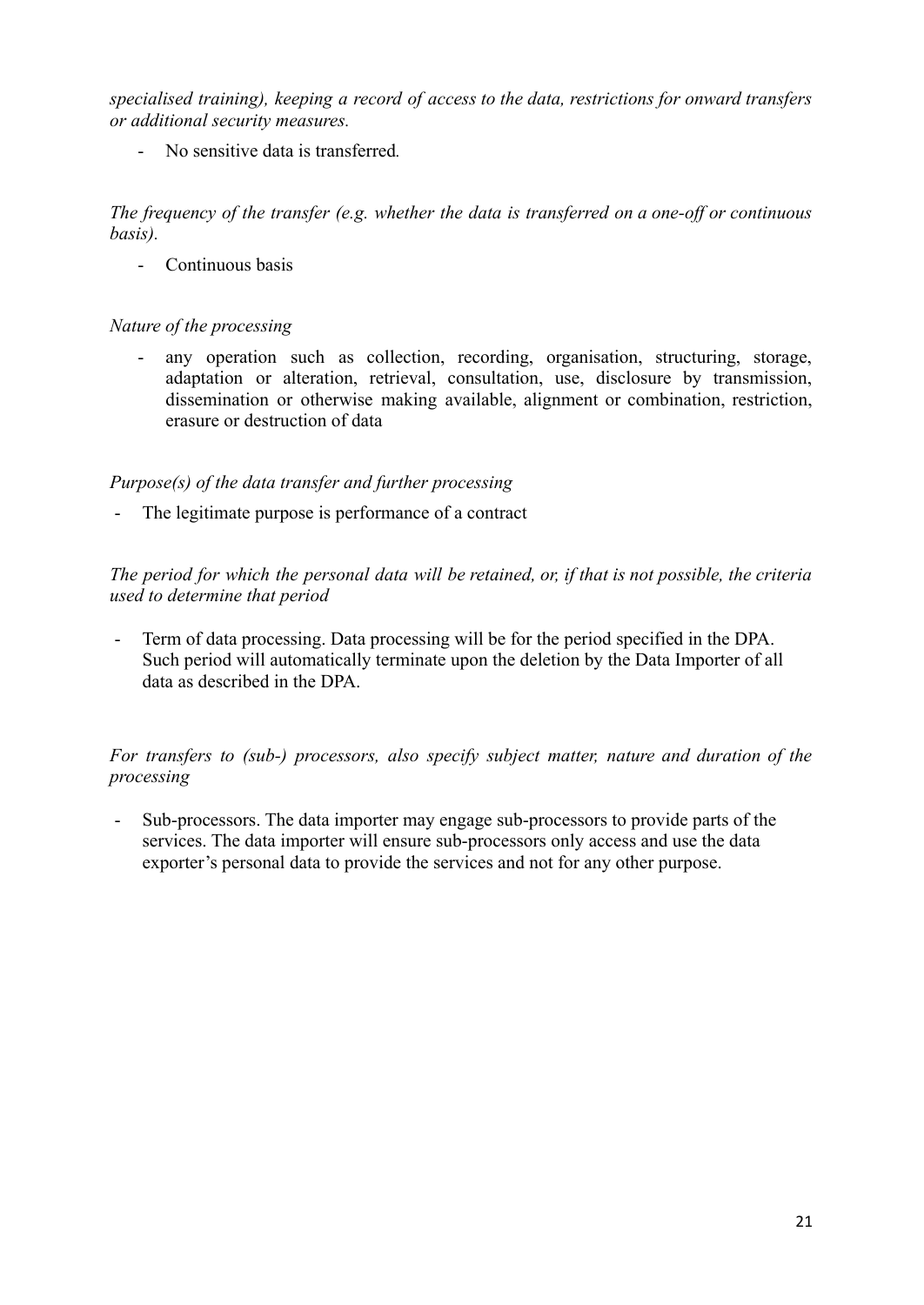# **C. COMPETENT SUPERVISORY AUTHORITY**

# **MODULE TWO: Transfer controller to processor MODULE THREE: Transfer processor to processor**

*Identify the competent supervisory authority/ies in accordance with Clause 13*

- The relevant supervisory authority shall be the one in the Customer's place of establishment.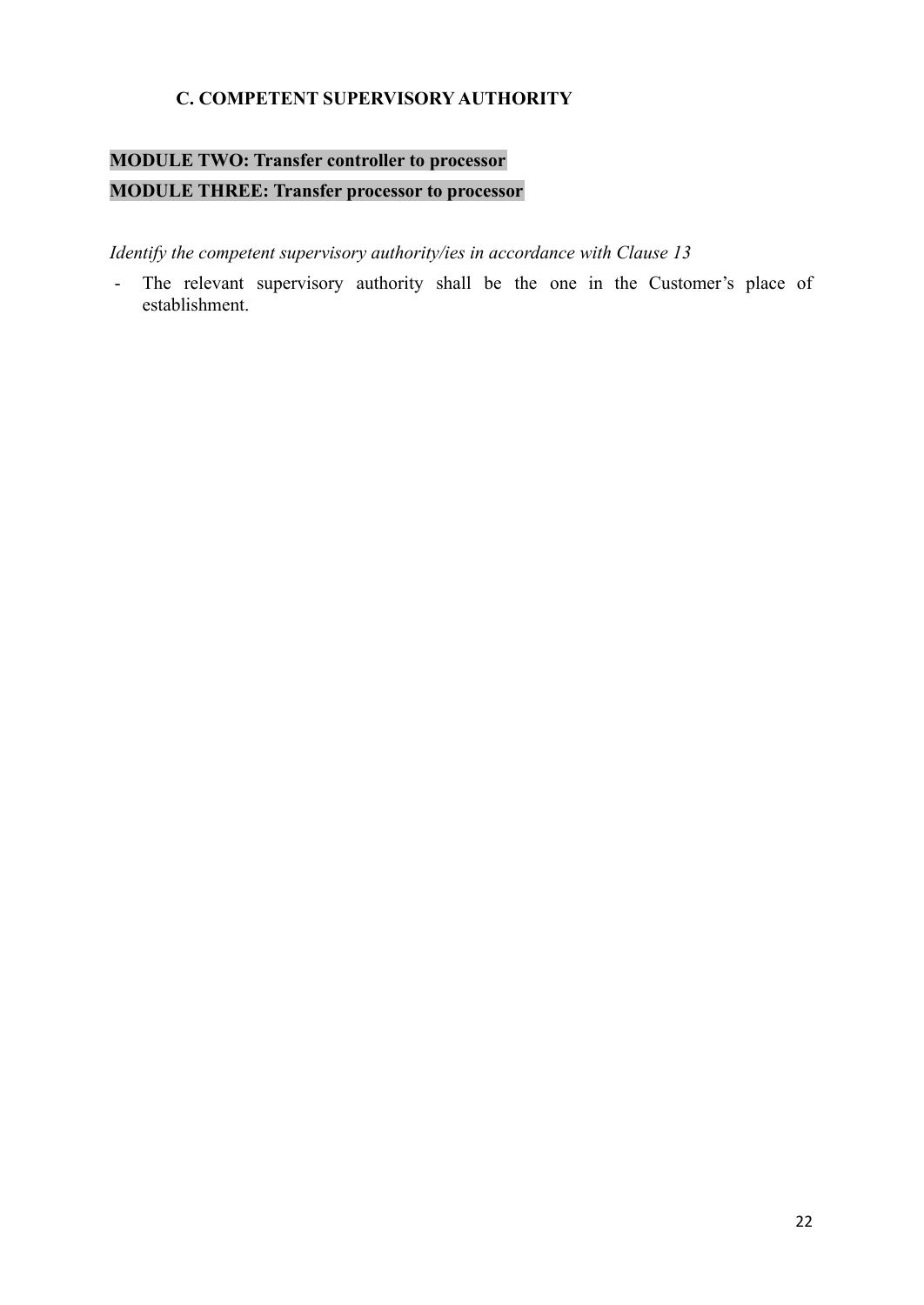# **ANNEX II - TECHNICAL AND ORGANISATIONAL MEASURES INCLUDING TECHNICAL AND ORGANISATIONAL MEASURES TO ENSURE THE SECURITY OF THE DATA**

#### **MODULE TWO: Transfer controller to processor**

### **MODULE THREE: Transfer processor to processor**

#### EXPLANATORY NOTE:

The technical and organisational measures must be described in specific (and not generic) terms. See also the general comment on the first page of the Appendix, in particular on the need to clearly indicate which measures apply to each transfer/set of transfers.

- 1. physical access control to prevent unauthorized access to the data processing systems available in premises and facilities (including databases, application servers and related hardware), including establishing access authorizations for employees and third parties.
- 2. electronic access control to prevent data processing systems from being used by unauthorized persons including password requirements and procedures, identification and authentication procedures, encryption.
- 3. data access control to ensure that persons entitled to use a data processing system gain access only in accordance with their access rights, and that data cannot be read, copied, modified or deleted without authorization including, internal procedures, different roles, monitoring of activities, access, change, and deletion procedures.
- 4. disclosure control to ensure that data cannot be read, copied, modified or deleted without authorization during electronic transmission or storage on manual or electronic storage media, and that it can be verified to which companies or other legal entities data are disclosed including encryption, logging.
- 5. entry control to monitor whether data have been entered, changed or deleted, and by whom, from data processing systems including logging and monitoring.
- 6. control of instructions to ensure that data are processed solely in accordance with the instructions of the controller including audits.
- 7. availability control to ensure that data are protected against accidental destruction or loss (physical/logical) including backups, antivirus programs, disaster recovery and incident response plans.
- 8. separation control to ensure that data collected for different purposes can be processed separately including separate databases, limitation of use of data.

*For transfers to (sub-) processors, also describe the specific technical and organisational measures to be taken by the (sub-) processor to be able to provide assistance to the controller and, for transfers from a processor to a sub-processor, to the data exporter*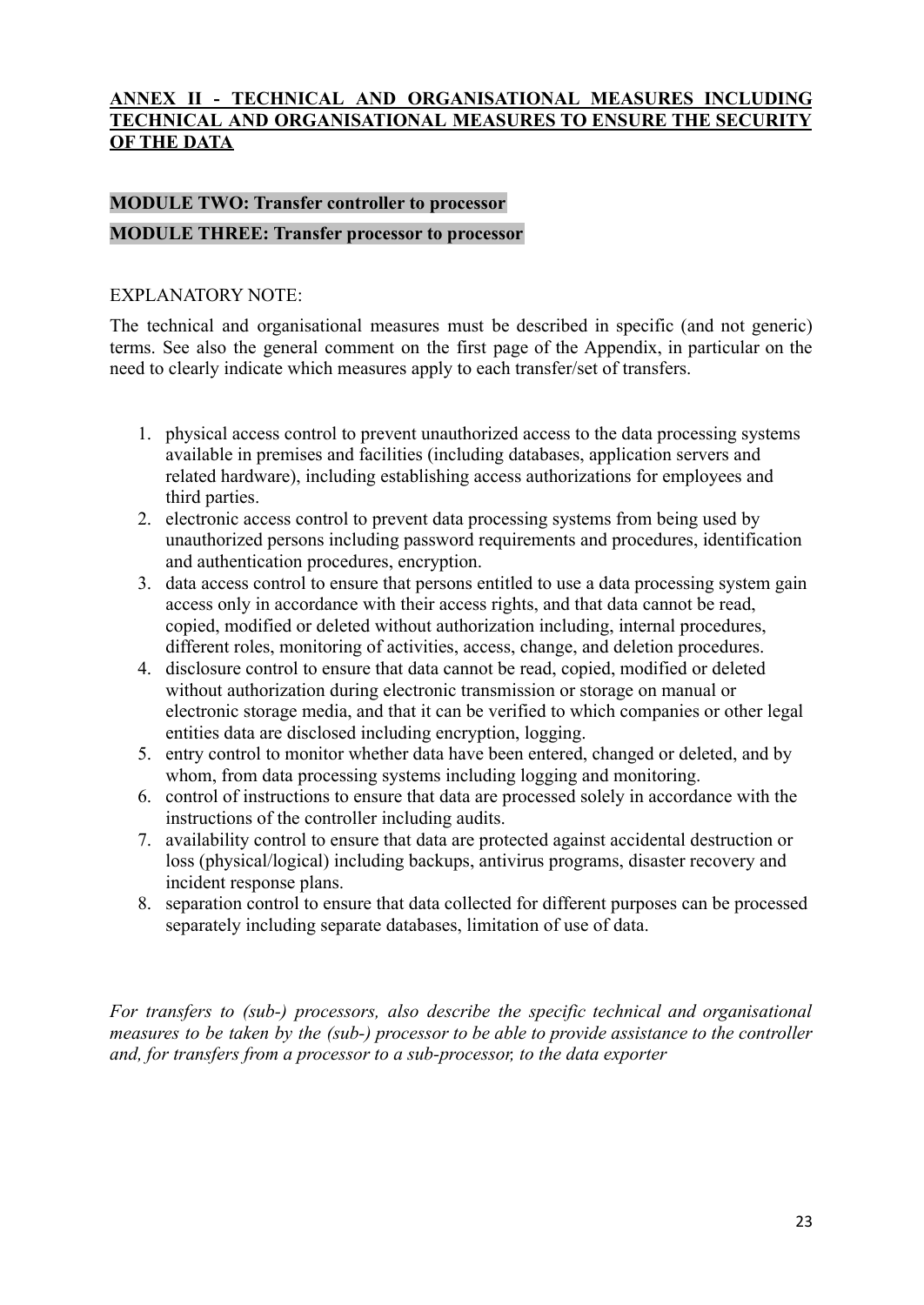# **ANNEX III – LIST OF SUB-PROCESSORS**

# **MODULE TWO: Transfer controller to processor MODULE THREE: Transfer processor to processor**

### EXPLANATORY NOTE:

This Annex must be completed for Modules Two and Three, in case of the specific authorisation of sub-processors (Clause 9(a), Option 1).

The controller has authorised the use of the following sub-processors:

1. Cloudflare

Address: 101 Townsend St, San Francisco, United States

Contact: [Link](https://www.cloudflare.com/gdpr/introduction/)

Description of processing (including a clear delimitation of responsibilities in case several sub-processors are authorised): CDN and WAF

2. Crisp IM S.A.S.

Address: 2 Boulevard De Launay 44100, Nantes, Pays De La Loire France

Contact: [Link](https://help.crisp.chat/en/article/whats-crisp-eu-gdpr-compliance-status-nhv54c/)

Description of processing (including a clear delimitation of responsibilities in case several sub-processors are authorised): Customer Chat

3. Google LLC

Address: 1600 Amphitheatre Parkway, Mountain View, CA, United States

Contact: [Link](https://cloud.google.com/privacy/gdpr)

Description of processing (including a clear delimitation of responsibilities in case several sub-processors are authorised): Cloud Services

4. Mailchimp

Address: 675 Ponce De Leon Avenue, Northeast Suite 5000 Atlanta, GA 30308 USA, United States

Contact: [Link](https://mailchimp.com/gdpr/)

Description of processing (including a clear delimitation of responsibilities in case several sub-processors are authorised): Email Sending